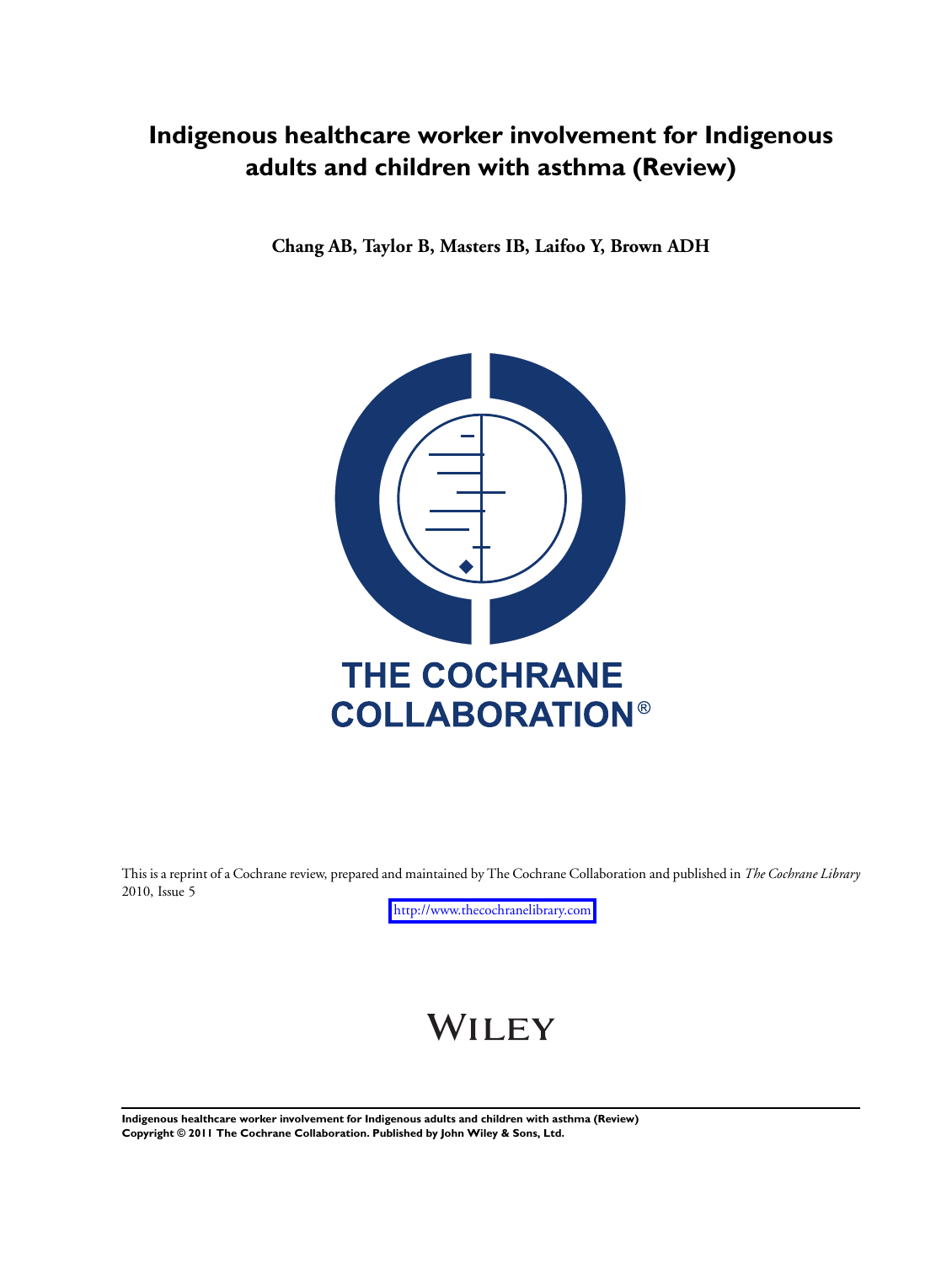# **TABLE OF CONTENTS**

| <b>HEADER</b>                                                                                                                                                                                                                                       |    |
|-----------------------------------------------------------------------------------------------------------------------------------------------------------------------------------------------------------------------------------------------------|----|
| ABSTRACT                                                                                                                                                                                                                                            |    |
|                                                                                                                                                                                                                                                     |    |
| <b>BACKGROUND</b>                                                                                                                                                                                                                                   |    |
| <b>OBIECTIVES</b><br>and a complete the complete state of the complete state of the complete state of the complete state of the complete state of the complete state of the complete state of the complete state of the complete state of the compl |    |
| <b>METHODS</b>                                                                                                                                                                                                                                      |    |
| <b>RESULTS</b><br>a constitution of the constitution of the constitution of the constitution of the constitution of the constitution                                                                                                                |    |
| Figure 1.                                                                                                                                                                                                                                           |    |
| <b>DISCUSSION</b>                                                                                                                                                                                                                                   |    |
| AUTHORS' CONCLUSIONS<br>the contract of the contract of the contract of the contract of the contract of the contract of the contract of                                                                                                             |    |
| ACKNOWLEDGEMENTS<br>the contract of the contract of the contract of the contract of the contract of the contract of the contract of                                                                                                                 |    |
| <b>REFERENCES</b><br>a constitution of the constitution of the constitution of the constitution of the constitution of the constitution of the constitution of the constitution of the constitution of the constitution of the constitution of the  |    |
|                                                                                                                                                                                                                                                     | 10 |
|                                                                                                                                                                                                                                                     | 15 |
|                                                                                                                                                                                                                                                     | 15 |
| HISTORY.                                                                                                                                                                                                                                            | 15 |
|                                                                                                                                                                                                                                                     | 16 |
|                                                                                                                                                                                                                                                     | 16 |
| SOURCES OF SUPPORT<br>a constitution of the constitution of the constitution of the constitution of the constitution of the constitution of the constitution of the constitution of the constitution of the constitution of the constitution of the | 16 |
|                                                                                                                                                                                                                                                     | 17 |
| <b>INDEX TERMS</b><br>والمتواط والمتواط والمتواط والمتواط والمتواط والمتواط والمتواط والمتواط والمتواط والمتواط والمتواط والمتواط                                                                                                                   | 17 |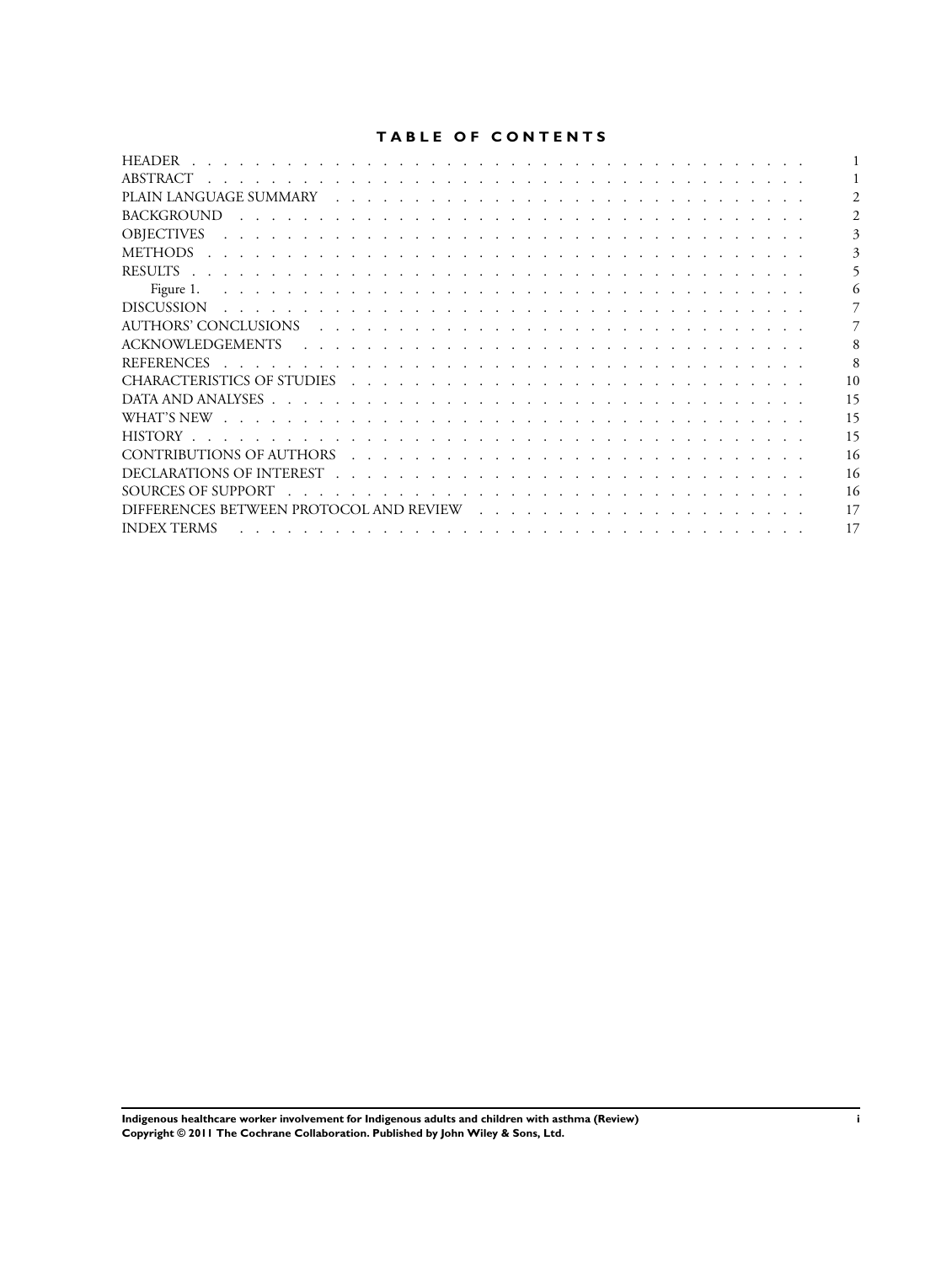**[Intervention Review]**

# **Indigenous healthcare worker involvement for Indigenous adults and children with asthma**

Anne B Chang<sup>1</sup>, Brett Taylor<sup>2</sup>, I Brent Masters<sup>3</sup>, Yancy Laifoo<sup>4</sup>, Alexander DH Brown<sup>5</sup>

<sup>1</sup> Menzies School of Health Research, Charles Darwin University, Casuarina, Australia. <sup>2</sup>Asthma Foundation of Queensland, Brisbane, Australia. <sup>3</sup>Queensland Children's Medical Research Institute, The University of Queensland, Brisbane, Australia. <sup>4</sup>Maternal and Child Health, Primary Healthcare Centre, Torres Straits and Northern Peninsula Area Health Service, Thursday Island, Australia. <sup>5</sup>Centre for Indigenous Vascular and Diabetes Research, Baker IDI Heart and Diabetes Institute, Alice Springs, Australia

Contact address: Anne B Chang, Menzies School of Health Research, Charles Darwin University, PO Box 41096, Casuarina, Northern Territories, 0811, Australia. [annechang@ausdoctors.net](mailto:annechang@ausdoctors.net). [Anne.chang@menzies.edu.au.](mailto:Anne.chang@menzies.edu.au)

**Editorial group:** Cochrane Airways Group.

**Publication status and date:** New search for studies and content updated (no change to conclusions), published in Issue 7, 2011. **Review content assessed as up-to-date:** 19 January 2011.

**Citation:** Chang AB, Taylor B, Masters IB, Laifoo Y, Brown ADH. Indigenous healthcare worker involvement for Indigenous adults and children with asthma. *Cochrane Database of Systematic Reviews* 2010, Issue 5. Art. No.: CD006344. DOI: 10.1002/14651858.CD006344.pub3.

Copyright © 2011 The Cochrane Collaboration. Published by John Wiley & Sons, Ltd.

# **A B S T R A C T**

#### **Background**

Asthma education is regarded as an important step in the management of asthma in national guidelines. Racial, ethnicity and socioeconomic factors are associated with markers of asthma severity, including recurrent acute presentations to emergency health facilities. Worldwide, indigenous groups are disproportionately represented in the severe end of the asthma spectrum. Appropriate models of care are important in the successful delivery of services, and are likely contributors to improved outcomes for people with asthma.

#### **Objectives**

To determine whether involvement of an Indigenous healthcare worker (IHW) in comparison to absence of an IHW in asthma education programs, improves asthma related outcomes in indigenous children and adults with asthma.

#### **Search methods**

We searched the Cochrane Central Register of Controlled Trials (CENTRAL), the Cochrane Airways Group Specialised Register, MEDLINE and EMBASE databases, review articles and reference lists of relevant articles. The latest search was in January 2011.

#### **Selection criteria**

All randomised controlled trials comparing involvement of an Indigenous healthcare worker (IHW) in comparison to absence of an IHW in asthma education programs for indigenous people with asthma.

#### **Data collection and analysis**

Two independent review authors selected data for inclusion, a single author extracted the data. Both review authors independently assessed study quality. We contacted authors for further information. As it was not possible to analyse data as "intention-to-treat", we analysed data as "treatment received".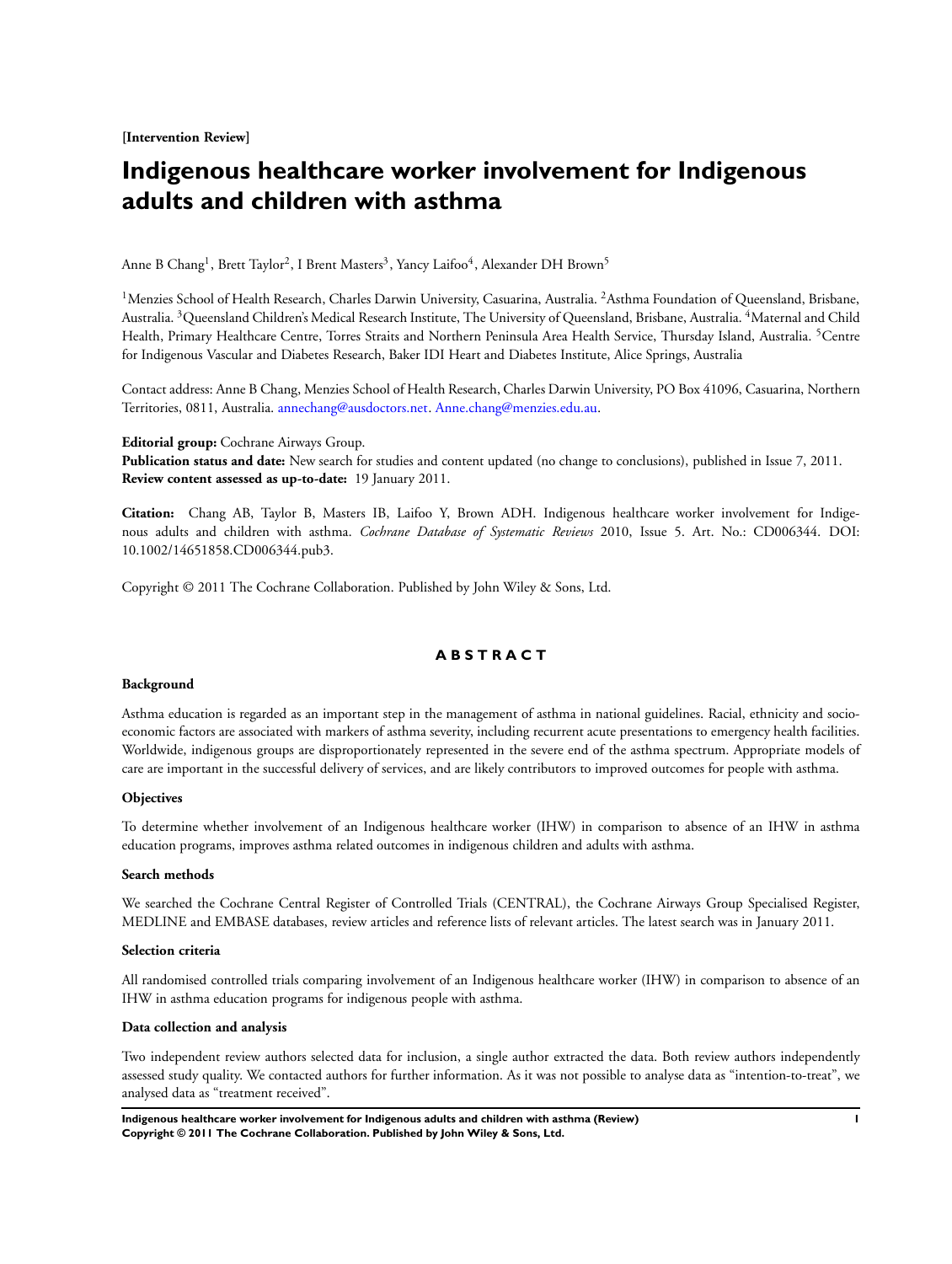#### **Main results**

One study fulfilled inclusion criteria involving 113 children randomised to an asthma education programme involving an IHW, compared to a similar education programme without an IHW. Eighty eight of these children completed the trial. Parents' asthma knowledge score (mean difference (MD) (7.49; 95% CI 5.52 to 9.46), parents' asthma skill score (MD 0.98; 95% CI 0.52 to 1.44) and days absent from school (100% school-aged children in the intervention group missed <7 days, 21% of controls missed 7-14 days, difference = 21%, 95% CI 5-36%) were significantly better in the intervention group compared to controls. There was no significant difference in mean number of exacerbations (per year) between groups. There was no difference in quality of life or children's asthma skill score; both were limited to one study only and the direction favoured IHW group. There were no studies in adults.

### **Authors' conclusions**

The involvement of IHW in asthma programs targeted for their own ethnic group in one small trial was beneficial in improving most, but not all asthma outcomes in children with asthma. It is very likely that involvement of an IHW is beneficial. However as exacerbation frequency was not significantly different between groups, we cannot be confident of the results in all settings. Nevertheless, given the complexity of health outcomes and culture as well as the importance of self-determination for indigenous peoples, the practice of including IHW in asthma education programs for indigenous children and adults with asthma is justified, but should be subject to further randomised controlled trials.

# **P L A I N L A N G U A G E S U M M A R Y**

#### **Indigenous healthcare worker involvement for indigenous adults and children with asthma**

World-wide indigenous people with asthma are disproportionately represented in the severe end of the disease spectrum. Appropriate models of care are important in the successful delivery of services, and are likely contributors to improved outcomes for people with asthma. In this review, we examined if involvement of an indigenous healthcare worker (IHW) (when compared to absence of an IHW) in asthma education programs improves asthma related outcomes in Indigenous children and adults with asthma. There was only one study involving 113 people eligible for inclusion in this review. The participants showed improvement in the patient's asthma knowledge score, the parent's asthma skill score and a reduction in the number of days missed from school in children who were cared for by an indigenous healthcare worker. However as exacerbation frequency was not reduced and there was only a single, small study, we cannot be confident of the results although we think it is likely that the involvement of IHW is beneficial. Nevertheless, given the complexity of health outcomes and culture as well as the importance of self-determination for indigenous peoples, the practice of including IHW in asthma education programs for indigenous children and adults with asthma is justified, but should be subject to further randomised controlled trials

# **B A C K G R O U N D**

Asthma education for people with asthma is regarded as an important step in the management of asthma in national asthma guidelines [\(BTS 2005](#page-9-0); [Coughlan 2000\)](#page-9-0). Asthma education, defined as the provision of disease related and management information on asthma, encompasses various formats that includes face-to-face encounters, group sessions, outreach and home visits, provision of asthma action plans, education of recognition of loss of asthma control and self management skills ([BTS 2005\)](#page-9-0). Most of these are addressed (or are being addressed) in other Cochrane reviews [\(Bailey 2009;](#page-9-0) [Gibson 2002a](#page-9-0); [Gibson 2002b;](#page-9-0) [Powell 2002](#page-9-0); [Wolf](#page-9-0) [2002](#page-9-0); [Toelle 2004\)](#page-9-0) from the Cochrane Airways Group.

Racial and socio-economic factors are associated with asthma severity and recurrent acute presentations to emergency health facilities [\(de Oliveira 1999;](#page-9-0) [Sin 2002\)](#page-9-0). The reasons for this are unclear; contributing factors are arguably likely to include broad service delivery issues rather than a reflection of intrinsic asthma severity ([Chang 2000;](#page-9-0) [Enarson 1999\)](#page-9-0). Other cultural influences on the management of asthma include symptom perception and understanding of disease and self management [\(Enarson 1999](#page-9-0)). Appropriate models of care are important in the successful delivery of healthcare services, and contribute to improved care of people with asthma ([Chang 2002;](#page-9-0) [Partridge 2000](#page-9-0)). Models of care should be culture appropriate [\(Enarson 1999](#page-9-0)). As outlined

**Indigenous healthcare worker involvement for Indigenous adults and children with asthma (Review) 2 Copyright © 2011 The Cochrane Collaboration. Published by John Wiley & Sons, Ltd.**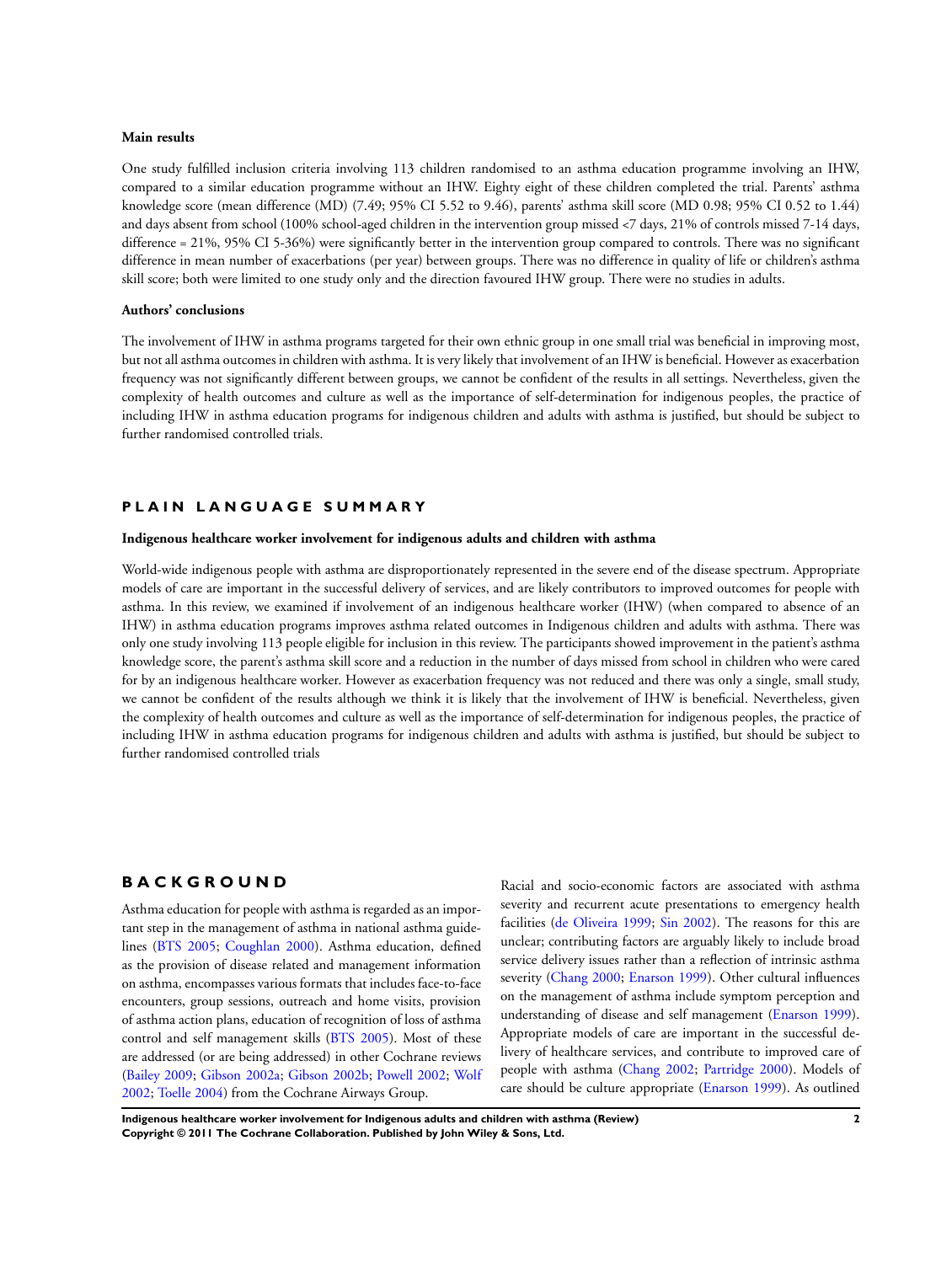by Swartz and Dick, the World Health Organisation model of healthcare for chronic diseases in low-income settings recognises that "health care should facilitate an ongoing relationship between provider and patient and help patients to make full use of their own and their community's resources for health" [\(Swartz 2002](#page-9-0)). Not surprisingly, in the health literature for indigenous groups, the model of care for chronic diseases in indigenous people includes the involvement of indigenous healthcare workers (IHWs) [\(Chino 2006](#page-9-0); [Hamdorf 1996;](#page-9-0) [NHMRC 2005\)](#page-9-0). Amongst other factors, involvement of IHWs would facilitate this relationship between patient and the provider. Furthermore, involvement of IHWs could reduce the prejudices and inequities that exist in some sections of healthcare systems [\(Eades 2000](#page-9-0)) and contribute to capacity building of the local community, a key component of the Ottawa Charter for Health Promotion ([WHO 1986\)](#page-9-0). However, while this is indisputably culturally important, the additional human resources involve a cost for the health system. This cost must be weighed against the available evidence of benefits to patients, their communities and the broader healthcare system.

The definition, background training and tasks performed by IHWs varies from state to state and country to country. Country specific definitions of 'indigenous' status also vary. These terms are not always universally accepted or used and in fact, remain a highly contested term [\(Nettelton 2007\)](#page-9-0). "In Australia, accepted terminology for indigenous peoples includes 'Australian Aboriginal and Torres Strait Islander Peoples', in the USA and Canada the term 'First Nations' is used to describe the Indian, Métis, and Inuit populations" ([Cunningham 2003\)](#page-9-0). "In Hawaii, native Hawaiian finds favour" and "the Maori of New Zealand use 'Tangata Whenua' or 'people of the land' in preference to Maori" ([Cunningham 2003](#page-9-0)). Although cognisant of the various preferences by different groups, an encompassing term is required for this review. We have chosen the term 'indigenous' which is defined in recognition of "the experiences shared by a group of people who have inhabited a country for thousands of years, which often contrast with those of other groups of people who reside in the same country for a few hundred years" ([Cunningham 2003](#page-9-0)).

Outcomes of asthma education programs can be variably defined. Arguably the most important asthma education outcome is the provision of self management so as to prevent death and morbidity from acute exacerbations. Other outcomes are reduction of day to day morbidity from asthma-related symptoms and objective measurements of asthma severity ([BTS 2005\)](#page-9-0).

A systematic review to determine whether involvement of an indigenous healthcare worker (IHW) improves asthma related outcomes in Indigenous children and adults with asthma will be useful to guide clinical practice and health policy.

# **O B J E C T I V E S**

To determine whether involvement of an indigenous healthcare worker (IHW) in comparison to the absence of an IHW in asthma education programs, improves asthma related outcomes in Indigenous children and adults with asthma.

# **M E T H O D S**

#### **Criteria for considering studies for this review**

# **Types of studies**

All randomised controlled trials comparing involvement of an indigenous healthcare worker (IHW) in comparison to absence of an IHW in asthma education programs for indigenous people with asthma.

# **Types of participants**

Indigenous children and adults with classical asthma (recurrent wheeze, dyspnoea or bronchodilator responsiveness) that responds to beta<sub>2</sub> agonists.

Exclusion criteria: eosinophilic bronchitis, asthma related to an underlying lung disease such as bronchiectasis and chronic obstructive airway disease, or diagnostic categories such as 'cough variant asthma' and 'wheezy bronchitis' if controversies exist. Studies that involved minority groups but not Indigenous to the country of study were excluded from the 2011 update.

#### **Types of interventions**

All randomised controlled studies involving comparisons of IHW versus no IHW in asthma education programs. It was planned that trials that included the use of other education and other interventions would have been included if all participants had equal access to such interventions. An education programme is defined as a programme which transfers information about asthma in any form.

#### **Types of outcome measures**

### **Primary outcomes**

Proportion of participants who had asthma exacerbations during follow up.

**Indigenous healthcare worker involvement for Indigenous adults and children with asthma (Review) 3 Copyright © 2011 The Cochrane Collaboration. Published by John Wiley & Sons, Ltd.**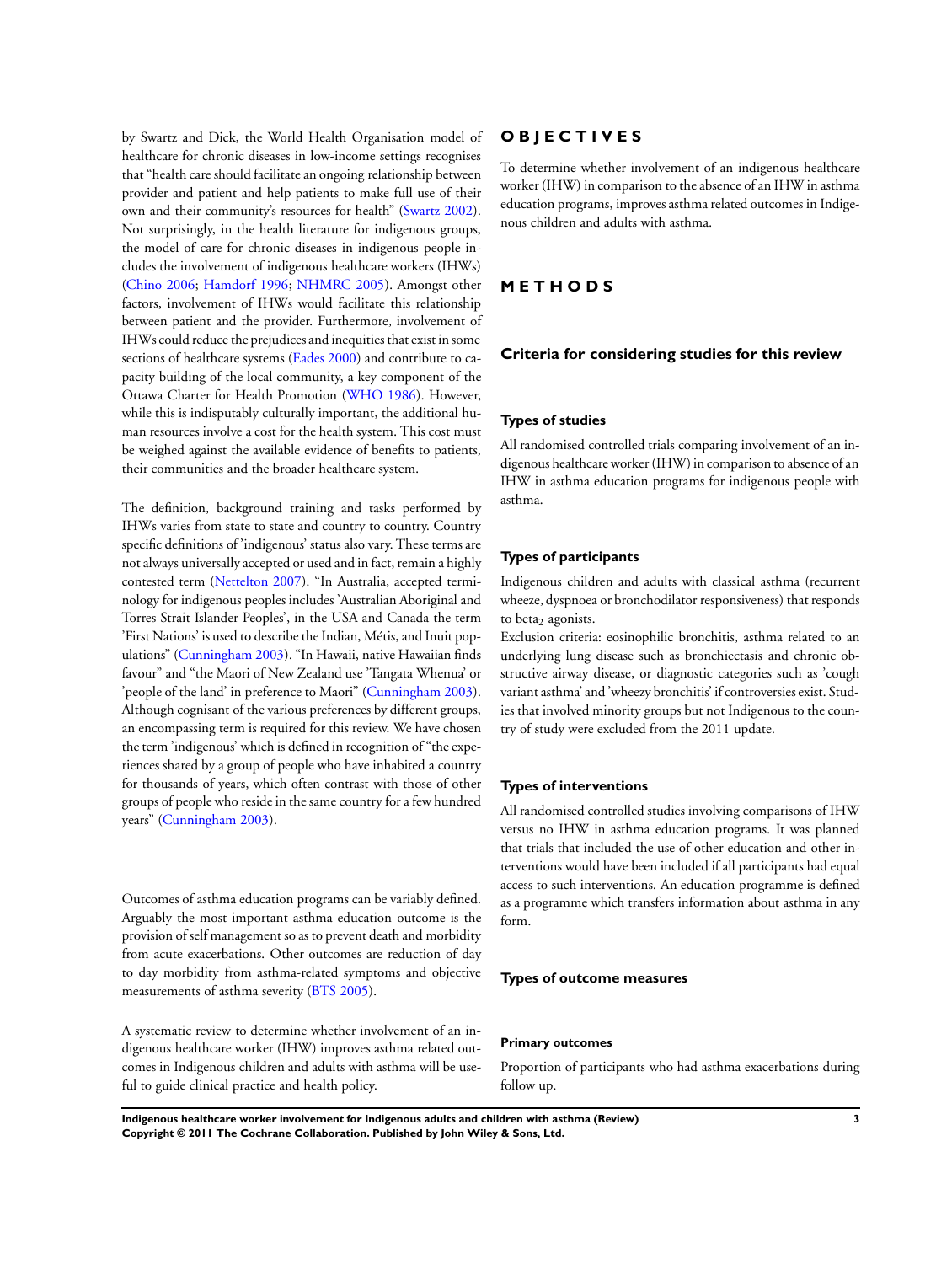#### **Secondary outcomes**

1. Proportions of participants not substantially improved at follow up

- 2. Mean difference in asthma related outcome measures
- 3. Proportions experiencing adverse effects (from medications, etc)
- 4. Adherence outcomes
- 5. Asthma knowledge factors
- 6. Economic data

It was planned that for the proportions of participants, the mean clinical improvement would have been determined using the following hierarchy of assessment measures (i.e. if two or more assessment measures are reported in the same study, the outcome measure that is listed first in the hierarchy would have been used). I) Death, hospitalisation, acute presentations to an emergency facility for asthma

ii) Rescue courses of oral corticosteroids

iii) Symptomatic (Quality of life, Likert scale, asthma diary, visual analogue scale, asthma control scores) - assessed by the patient (adult or child)

iv) Symptomatic (Quality of life, Likert scale, asthma diary, visual analogue scale, asthma control scores) - assessed by the parents/ carers.

v) Symptomatic (Likert scale, visual analogue scale, asthma control scores) - assessed by clinicians.

vi) Indices of spirometry, peak flow, airway hyper-responsiveness, exhaled nitric oxide, sputum eosinophils

vii) Beta-agonist used

viii) Days of lost school days or work days

# **Search methods for identification of studies**

We used the following topic search strategy to identify the relevant randomised controlled trials listed on the electronic databases: "asthma", all as (textword) or (MeSH ) AND "indigenous" OR "aboriginal" OR "minority groups" AND "education" OR "self management" OR "self-management"

For the full strategies for each database please see Appendix 1. We identified trials from the following sources.

1. The Cochrane Central Register of Controlled Trials (CENTRAL).

2. The Cochrane Airways Group Specialised Trials Register.

3. MEDLINE (1966 to current). Topic search strategy combined with the RCT search filter as outlined in the Airways

Group module. 4. OLDMEDLINE (1950 to 65). Topic search strategy combined with the RCT search filter as outlined in the Airways Group module.

5. EMBASE (1980 to current).Topic search strategy combined with the RCT search filter as outlined in the Airways Group module.

6. The list of references in relevant publications.

7. Written communication with the authors of trials included in the review.

Latest search was performed in January 2011.

# **Data collection and analysis**

#### **Selection of studies**

Retrieval of studies: From the title, abstract, or descriptors, two review authors (AC, AB) independently reviewed literature searches to identify potentially relevant trials for full review. Searches of bibliographies and texts were conducted to identify additional studies. From the full text using specific criteria, both review authors independently selected trials for inclusion. Any disagreement would have been resolved by consensus.

#### **Data extraction and management**

We reviewed trials that satisfied the inclusion criteria and recorded the following information: study setting, year of study, source of funding, patient recruitment details (including number of eligible participants), inclusion and exclusion criteria, other symptoms, randomisation and allocation concealment method, numbers of participants randomised, blinding (masking) of participants, care providers and outcome assessors, type of education, dose and type of intervention, duration of therapy, co-interventions, numbers of patients not followed up, reasons for withdrawals from study protocol (clinical, side effects, refusal and other), details on side effects of therapy, and whether intention-to-treat analyses were possible. A single author (AC) extracted data and entered this into [RevMan 5](#page-9-0) for meta-analysis. We requested further information from the authors if required.

#### **Assessment of risk of bias in included studies**

We assessed the risk of bias according to recommendations outlined in the Cochrane Handbook for the following items:

- 1. Random sequence generation (selection bias)
- 2. Allocation concealment (selection bias)
- 3. Blinding (performance bias and detection bias)
- 4. Incomplete outcome data (attrition bias)
- 5. Selective reporting (reporting bias)

We also recorded other sources of bias. We graded each potential source of bias as low, high or unknown risk of bias.

# **Data synthesis**

We included the results from studies that met the inclusion criteria and reported any of the outcomes of interest in the metaanalyses. We planned to calculate the summary weighted risk ratio and 95% confidence interval (fixed-effect model) using [RevMan](#page-9-0)

**Indigenous healthcare worker involvement for Indigenous adults and children with asthma (Review) 4 Copyright © 2011 The Cochrane Collaboration. Published by John Wiley & Sons, Ltd.**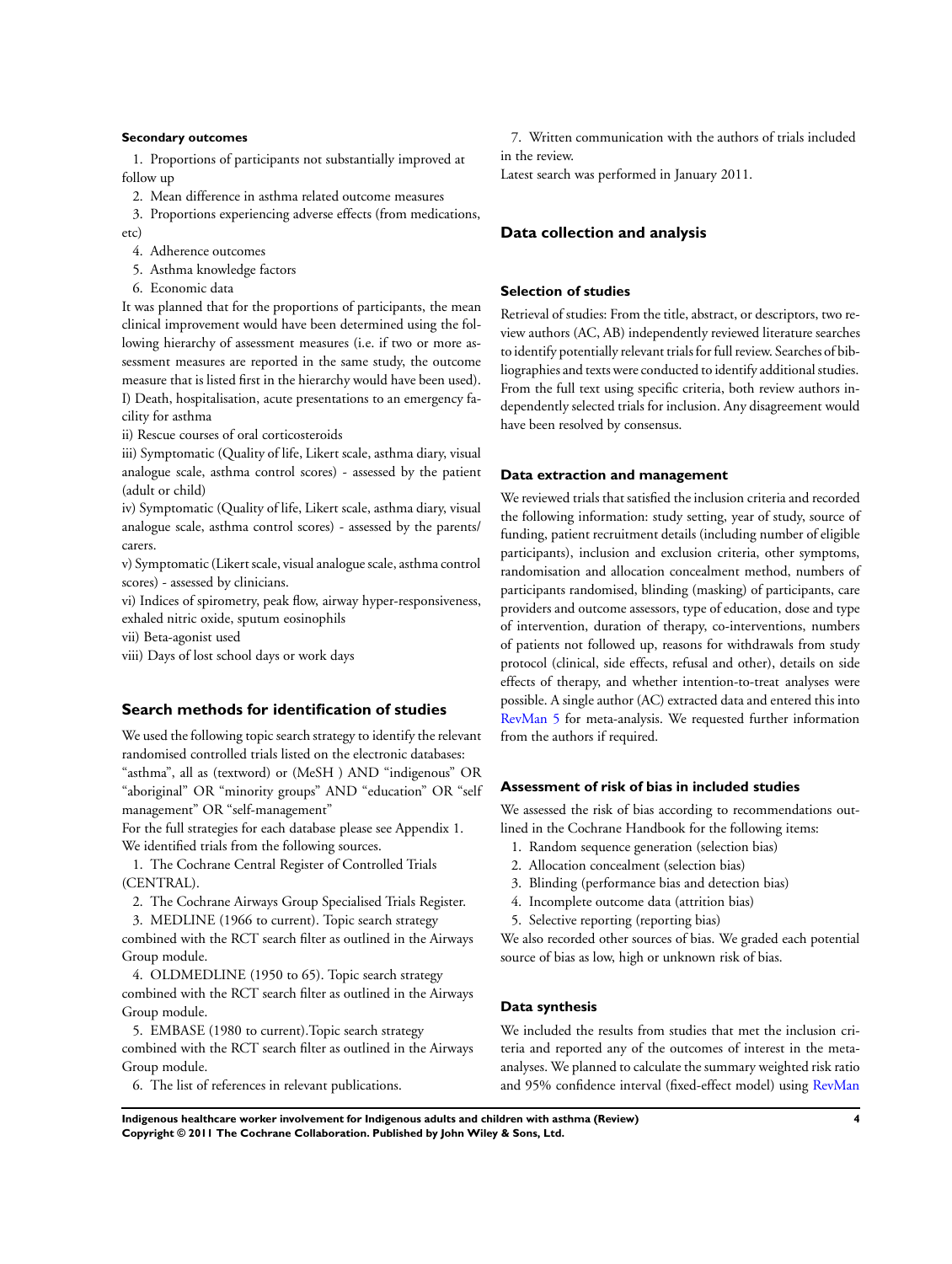[5.](#page-9-0) We assumed that outcome indices were normally distributed continuous variables, and therefore estimated the mean difference in outcomes were estimated (mean difference). When studies reported continuous outcomes using different measurement scales, we planned to estimate the standardised mean difference.

For the dichotomous outcome variables of each individual study, we had planned to calculate odds ratio using a modified intentionto-treat analysis (i.e. assumed that participants not available for outcome assessment have not improved and hence adopting a conservative estimate of effect). However this was not possible and data was analysed as "treatment received".

We planned to use only data from the first arm of cross-over studies in meta analysis(thus essentially treating cross-over trials as parallel studies). Numbers needed to treat to benefit (NNTB) would have been calculated from the pooled OR and its 95% CI applied to a specified baseline risk using an online calculator [\(Cates 2003](#page-9-0)).

#### **Subgroup analysis and investigation of heterogeneity**

We planned sub-group analysis using the following subgroups:

- a) adults versus children;
- b) different types of education;

c) different settings (rural versus non-rural, wealthy countries versus low-income countries).

We tested heterogeneity between the studies using a chi-squared test. We planned to include the 95% confidence interval estimated using a random-effects model if we had concerns about statistical heterogeneity.

#### **Sensitivity analysis**

We planned on undertaking sensitivity analyses to assess the impact of the potentially important factors on the overall outcomes: a) study quality (adequate allocation concealment and blinding); b) variation in the inclusion criteria;

- c) differences in outcome measures;
- d) analysis using random effects model; and
- e) analysis by "treatment received".

# **R E S U L T S**

### **Description of studies**

See:[Characteristics of included studies;](#page-12-0)[Characteristics of excluded](#page-14-0) [studies;](#page-14-0) [Characteristics of studies awaiting classification.](#page-15-0)

### **Results of the search**

The Airways Group search identified 114 potentially relevant titles in the original search in 2006. After assessing the abstracts, we retrieved 13 papers and we considered 11 potential studies (*see* ['Characteristics of excluded studies'](#page-14-0)). In updated searches (nine in 2007 and five in 2008) , no new studies were included but on-going studies were identified. The 2010 search identified two potential papers of which one we included [\(Valery 2010\)](#page-9-0). Data for the analysis were obtained from study authors. The 2011 search identified seven potential papers, four were retrieved for full review.

# **Included studies**

The sole included study was performed in a remote Indigenous region where intervention consisted of home visits by an Indigenous Health Worker. The study had a large attrition rate (113 randomised, 88 completed study). The intervention details in the 'IHW involvement' group versus 'no IHW involvement' group are described in the [Characteristics of included studies](#page-12-0) table.

We included a single trial in the original review [\(La Roche 2006](#page-9-0)) that only partially (*see* below) fulfilled the study eligibility criteria. The corresponding author of the trial kindly provided additional information ([La Roche 2006](#page-9-0)). This trial included involvement by African-American and Hispanic healthcare providers in the intervention group of children who were of African- American or Hispanic ethnicity ([La Roche 2006](#page-9-0)). When we conducted the original review and subsequent updates to 2007, this was only study using healthcare workers of a corresponding ethnic minority to that of the patients and therefore we included it in the review, although strictly speaking, children were not indigenous (to the country where the study was carried out), However, since 2007, several other papers examining the involvement of ethnic minorities in people of the same ethnic minority, but who are not indigenous have been published ([Fisher 2009](#page-9-0), [Krieger 2009](#page-9-0), [Flores 2009\)](#page-9-0). We believe this should be the subject of another Cochrane review, and we have since written a review that will be updated to incorporate these three trials [\(Bailey 2009](#page-9-0)). We excluded [La Roche 2006](#page-9-0) from the review from the 2011 update for these reasons. There were no eligible studies in adults.

# **Risk of bias in included studies**

[Figure 1](#page-7-0) summarises the findings. While the study was randomised, the main risk of bias is in the lack of blinding in some outcomes and insufficient sample size for the primary outcome.

**Indigenous healthcare worker involvement for Indigenous adults and children with asthma (Review) 5 Copyright © 2011 The Cochrane Collaboration. Published by John Wiley & Sons, Ltd.**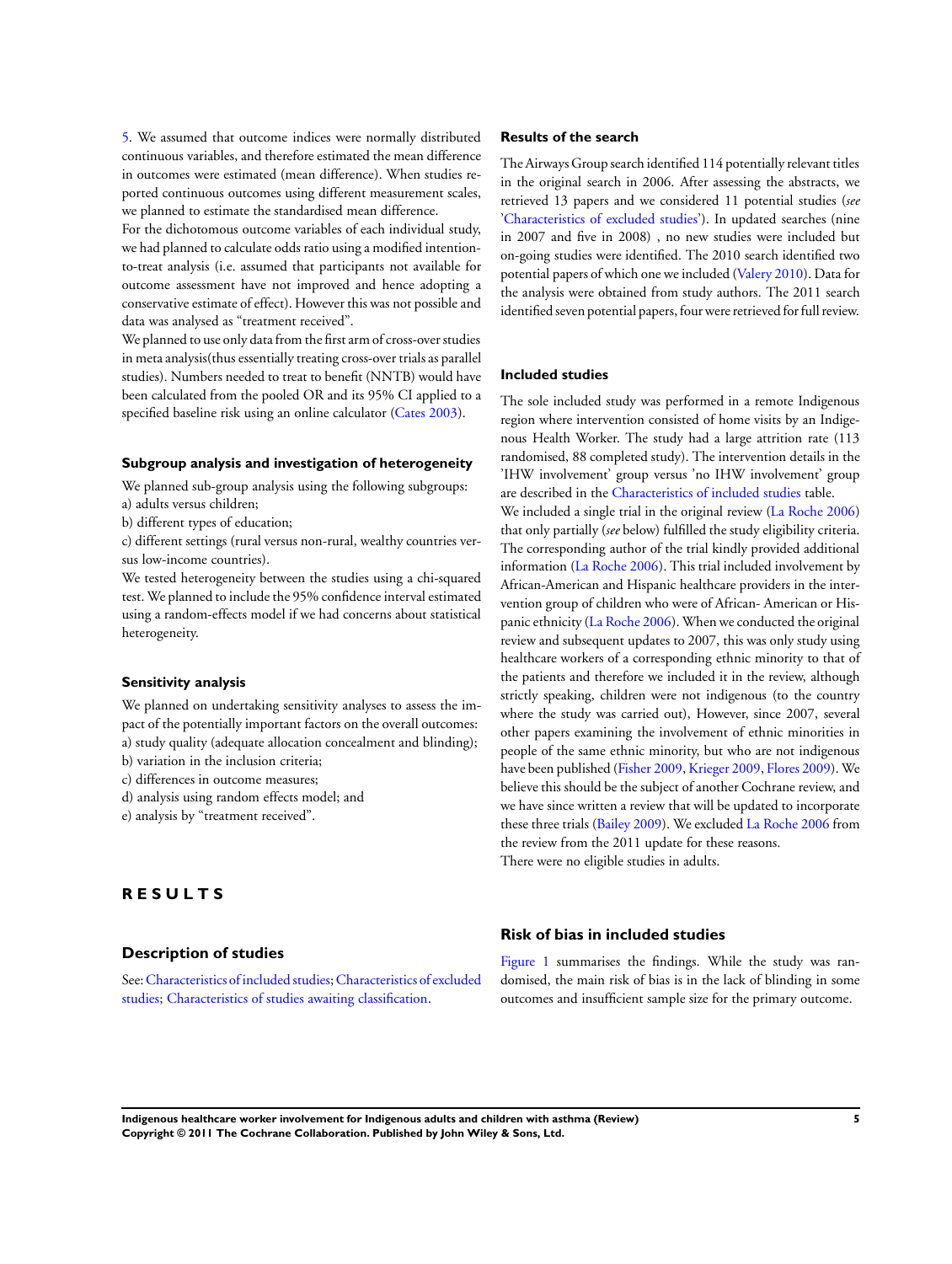<span id="page-7-0"></span>**Figure 1. Methodological quality summary: review authors' judgements about each methodological quality item for each included study.**

**Indigenous healthcare worker involvement for Indigenous adults and children with asthma (Review) 6 Copyright © 2011 The Cochrane Collaboration. Published by John Wiley & Sons, Ltd.**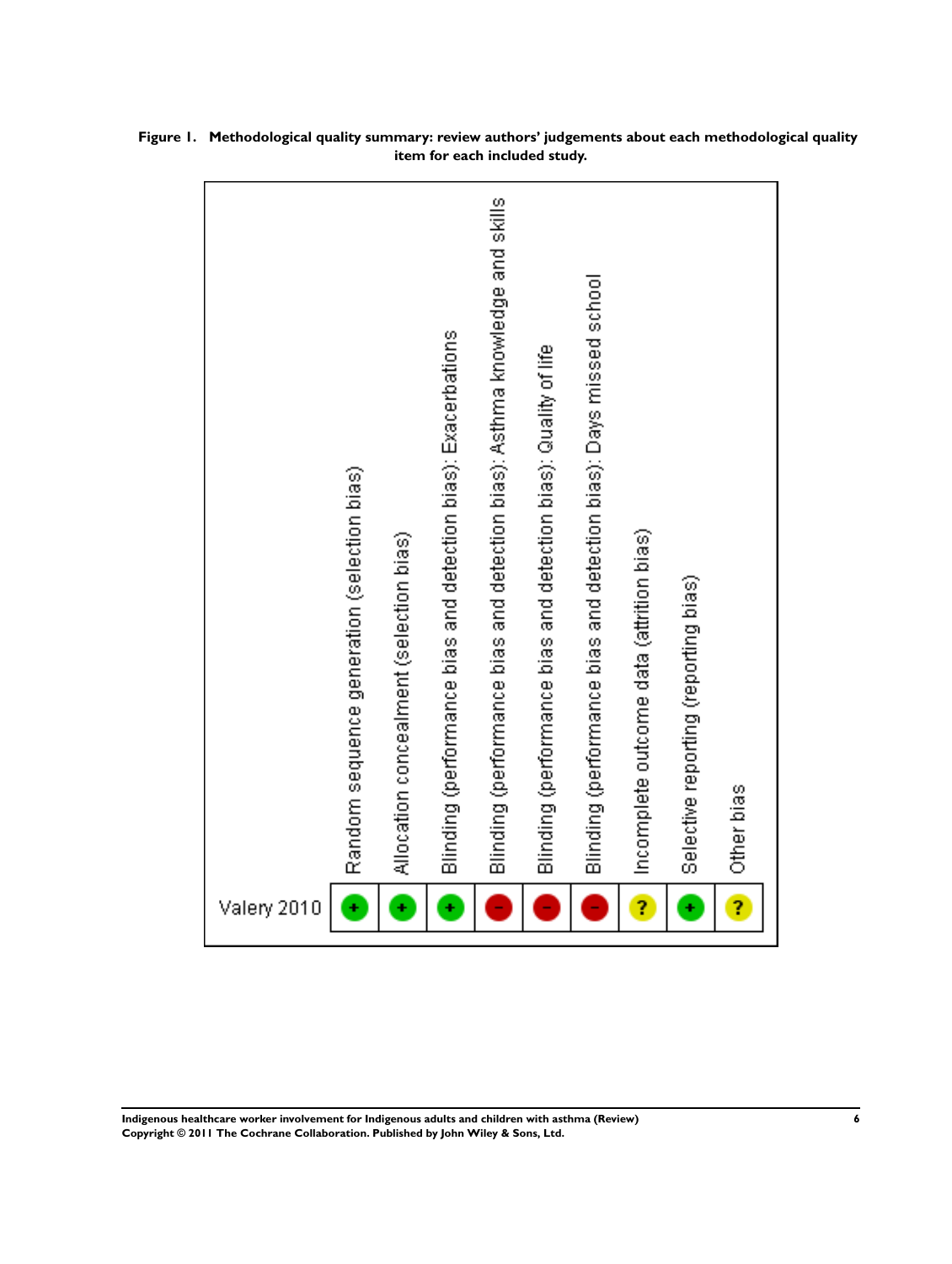## **Effects of interventions**

Although we presented results form the single included study in forest plots, results could not be pooled.

#### **1. Primary outcome: Asthma exacerbations**

# **(a) The mean number of acute presentations to an emergency or health facility for asthma**

There was no significant difference between the groups (difference between groups 0.30; 95% CI -0.17 to 0.77) Analysis 1.1. The intervention group had more severe asthma at baseline ([Valery](#page-9-0) [2010](#page-9-0)), which could have influenced the results.

# **(b) Number of children hospitalised for asthma during study period**

There was no significant difference between the groups (OR 1.58; 95% CI 0.37 to 6.79; Analysis 1.2).

# **2. Secondary outcome: Asthma knowledge factors**

These outcomes were derived from asthma assessment questionnaires.

#### **(a) Mean score for asthma knowledge**

Parents' asthma knowledge score was significant higher in the 'IHW involvement' group compared to controls (difference between groups 7.49; 95% CI 5.52 to 9.46; Analysis 2.1). Children's asthma knowledge score was not reported.

#### **(b) Mean score for asthma skills**

For parents' asthma skills score the intervention group was significantly better than the control group (MD 0.98; 95% CI 0.52 to 1.44; Analysis 2.2). Children's score was not reported.

#### **(c) Quality of Life**

Carer asthma-QoL was not significantly different between groups (0.25; 95% CI -0.39 to 0.89; Analysis 2.3), although favouring the IHW group. Children's QoL was not reported.

### **3. Other outcomes**

[Valery 2010](#page-9-0) reported a significant improvement in possession and interpretability of asthma action plans, as well as 'days off school' in the intervention group compared to controls; "100% schoolaged children in the intervention group missed <7 days, 21% of controls missed 7-14 days, difference = 21% (95%CI 5-36%)". There was insufficient data for sensitivity analysis to be performed.

# **D I S C U S S I O N**

We identified one randomised controlled trial comparing IHW with no IHW involvement for asthma education program in children. There was no difference in exacerbations between groups. However in all other outcomes, the group with IHW involvement in the asthma education program either had significantly better outcomes or the direction of effect was in favour of the IHW group compared to the control group.

Our findings are consistent with data from several papers [\(Fisher](#page-9-0) [2009](#page-9-0); [Flores 2009](#page-9-0);[Krieger 2009;](#page-9-0) [La Roche 2006\)](#page-9-0) that have largely shown the beneficial effects of health or community workers involvement in minor ethnic groups with poorer asthma outcomes. In this updated review we restricted our group to Indigenous groups (given the rather unique issues faced by Indigenous groups) and did not include ethnic minority groups (i.e. people originating from a country other than the country in which the trial was conducted) in this review and arguably should be addressed in a different review.

This review is considerably limited by the very small sample size and the presence of only a single study with most outcomes unblinded. Particularly for the primary outcome (exacerbations), the sample size is likely far too small. There were no data relevant to adults.

# **A U T H O R S ' C O N C L U S I O N S**

### **Implications for practice**

The involvement of IHW in asthma programs targeted for their own ethnic group was beneficial in most asthma outcomes but not for asthma exacerbations. Thus there is insufficient data to be absolutely confident that the involvement of IHW is beneficial in all settings where asthma programs are delivered to Indigenous people (i.e. the vast heterogeneity in Indigenous cultures and health services provided to Indigenous people worldwide). Nevertheless, given the complexity of health outcomes and culture as well as the importance of self-determination for Indigenous peoples, the practice of including IHW in asthma education programs for Indigenous children and adults with asthma is justified, unless new data suggest otherwise.

**Indigenous healthcare worker involvement for Indigenous adults and children with asthma (Review) 7 Copyright © 2011 The Cochrane Collaboration. Published by John Wiley & Sons, Ltd.**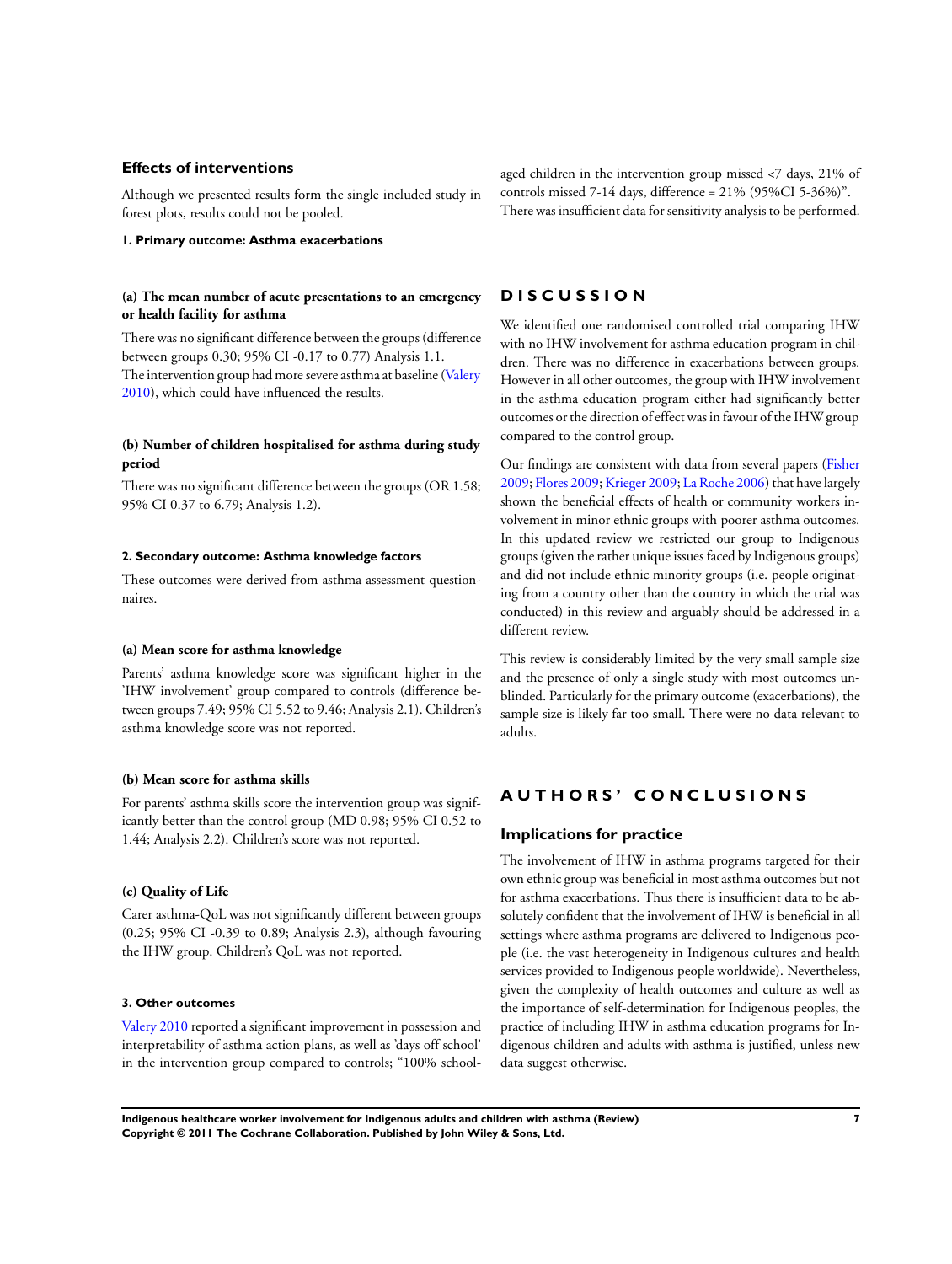### <span id="page-9-0"></span>**Implications for research**

Additional randomised controlled trials of IHW involvement in asthma education programs are clearly needed. Trials should be parallel studies and assessor blinded if possible. Outcome measures for asthma should include asthma exacerbation indices, patientrelevant factors (asthma control or quality of life or both) supported by objective data if possible. Inclusion of the cost effectiveness of the intervention would also be useful.

# **A C K N O W L E D G E M E N T S**

We thank Dr Chris Cates, Toby Lasserson and Emma Welsh for their advice and support. We also thank Liz Arnold and Susan Hansen for performing the searchers and obtaining the relevant articles. We are grateful to Dr Valery, La Roche, Professor Butz, Prof Bruzzese, Prof Byrant-Stephens and Prof Flores for responding to our correspondence regarding their studies.

# **R E F E R E N C E S**

#### **References to studies included in this review**

#### **Valery 2010** *{published and unpublished data}*

<sup>∗</sup> Valery PC, Masters IB, Taylor B, O'Rourke P, Laifoo Y, Chang AB. A randomised controlled study on education intervention for childhood asthma by indigenous health workers in the Torres Strait. Medical Journal of Australia 2010; Vol. in press.

### **References to studies excluded from this review**

#### **Anderson 2004** *{published data only}*

Anderson ME, Freas MR, Wallace AS, Kempe A, Gelfand EW, Liu AH. Successful school-based intervention for inner-city children with persistent asthma. *Journal of Asthma* 2004;**41**:445–53.

### **Beasley 1993** *{published data only}*

Beasley R, D'Souza W, Te KH, Fox C, Harper M, Robson B, et al.Trial of an asthma action plan in the Maori community of the Wairarapa. *New Zealand Medical Journal* 1993;**106** (961):336–8.

# **Black 2010** *{published data only}*

Black HL, Priolo C, Akinyemi D, Gonzalez R, Jackson DS, Garcia L, George M, Apter AJ. Clearing clinical barriers: enhancing social support using a patient navigator for asthma care. *J Asthma* 2010;**27**(8):913–9.

#### **Blixen 2001** *{published data only}*

Blixen CE, Hammel JP, Murphy D, Ault V. Feasibility of a nurse-run asthma education program for urban African-Americans: a pilot study. *Journal of Asthma* 2001;**38**:23–32.

#### **Bruzzese 2008** *{published data only (unpublished sought but not used)}*

Bruzzese JM, Unikel L, Gallagher R, Evans D, Colland V. Feasibility and impact of a school-based intervention for families of urban adolescents with asthma: results from a randomized pilot trial. *Family Process* 2008;**47**(1):95–113.

### **Butz** *{published data only (unpublished sought but not used)}* Butz A. Improving asthma communication in minority families. Clinicaltrials.gov/ct/show/NCT00133666 2005. [: Clinicaltrials.gov Identifier NCT00133666]

**Byrant 2008** *{published data only (unpublished sought but not used)}* Bryant-Stephens T, Li Y. Outcomes of a home-based environmental remediation for urban children with asthma.

*Journal of the National Medical Association* 2008;**100**(3): 306–16.

#### **D'Souza 1994** *{published data only}*

D'Souza W, Crane J, Burgess C, Te KH, Fox C, Harper M, et al.Community-based asthma care: trial of a "credit card" asthma self-management plan. *European Respiratory Journal* 1994;**7**(7):1260–5.

### **D'Souza 1998** *{published data only}*

D'Souza WJ, Te KH, Fox C, Harper M, Gemmell T, Ngatuere M, et al.Long-term reduction in asthma morbidity following an asthma self-management programme. *European Respiratory Journal* 1998;**11**(3):611–6.

#### **Evans 1997** *{published data only}*

Evans D, Mellins R, Lobach K, Ramos-Bonoan C, Pinkett-Heller M, Wiesemann S, et al.Improving care for minority children with asthma: professional education in public health clinics. *Pediatrics* 1997;**99**(2):157–64.

### **Fifield 2010** *{published data only}*

Fifield J, McQuillan J, Martin-Peele M, Nazarov V, Apter AJ, Babor T, Burleson J, Cushman R, Hepworth J, Jackson E, Reisine S, Sheehan J, Twiggs J. Improving pediatric asthma control among minority children participating in medicaid: Providing practice redesign support to deliver a chronic care model. *Journal of Asthma* 47;**7**:718–27.

#### **Fisher 2009** *{published data only}*

Fisher EB, Strunk RC, Highstein GR, et al.A randomized controlled evaluation of the effect of community health workers on hospitalization for asthma: the asthma coach. *Arch Pediatr Adolesc Med* 2009;**163**:225-232.

#### **Flores 2009** *{published data only}*

Flores G, Bridon C, Torres S, Perez R, Walter T, Brotanek J, Lin H, Tomany-Korman. Improving asthma outcomes in minority children: a randomized, controlled trial of parent mentors. *Pediatrics* 2009;**124**:1522–32.

### **Griffiths 2005** *{published data only}*

Griffiths C, Motlib J, Azad A, Ramsay J, Eldridge S, Feder G, Khanam R, Munni R, Garrett M, Turner A, Barlow J. Randomised controlled trial of a lay-led self-management programme for Bangladeshi patients with chronic disease. *The British Journal of General Practice* 2005;**55**(520):831–7.

**Indigenous healthcare worker involvement for Indigenous adults and children with asthma (Review) 8 Copyright © 2011 The Cochrane Collaboration. Published by John Wiley & Sons, Ltd.**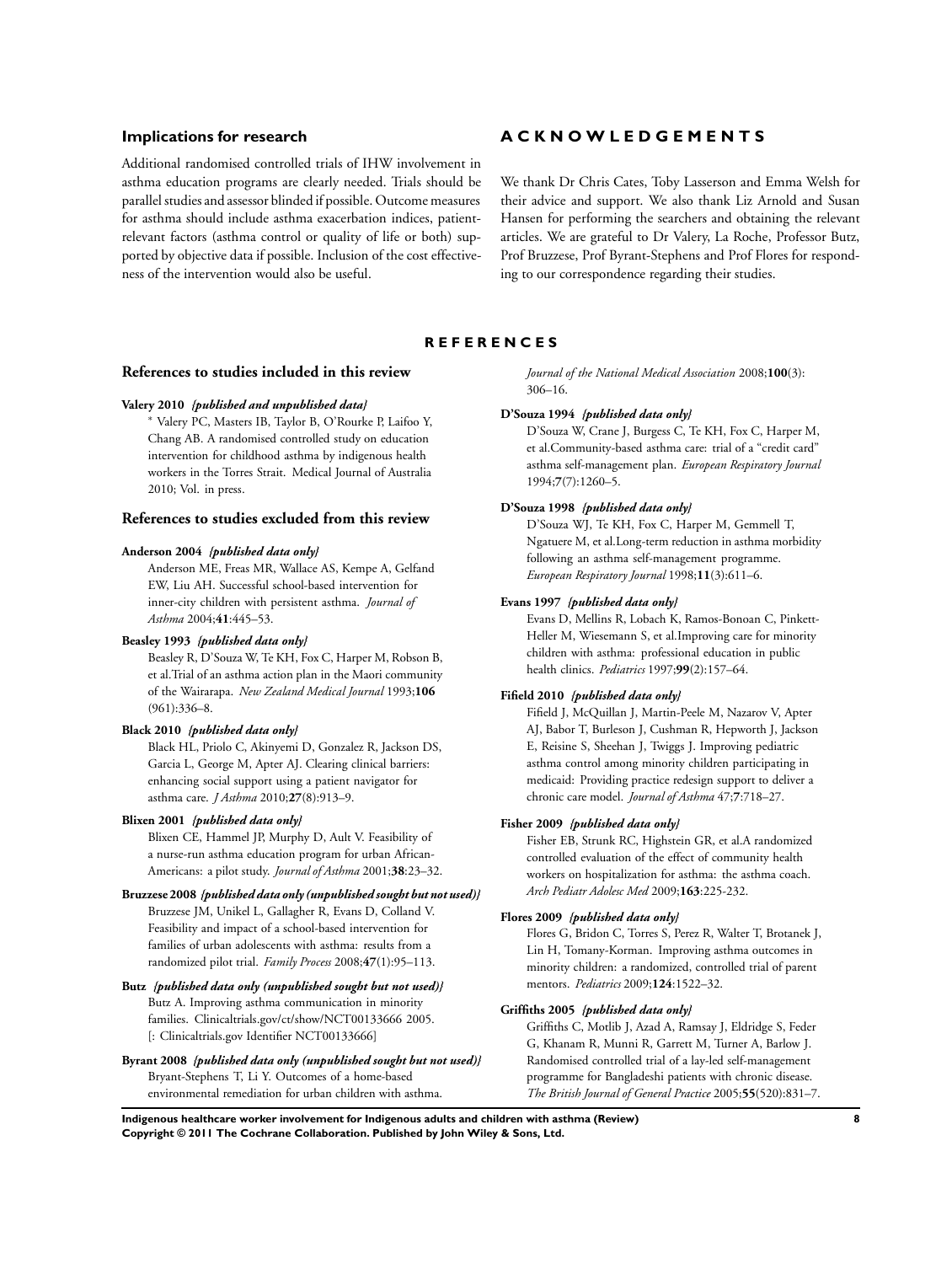#### **Kelso 1995** *{published data only}*

Kelso TM, Self TH, Rumbak MJ, Stephens MA, Garrett W, Arheart KL. Educational and long-term therapeutic intervention in the ED: Effect on outcomes in adult indigent minority asthmatics. *American Journal of Emergency Medicine* 1995;**13**(6):632–7.

#### **Krieger 2009** *{published data only}*

Krieger J, Takaro TK, Song L, et al.A randomized controlled trial of asthma self-management support comparing clinicbased nurses and in-home community health workers: the Seattle-King County Healthy Homes II Project. *Arch Pediatr Adolesc Med* 2009;**163**:141-149.

#### **La Roche 2006** *{published and unpublished data}*

<sup>∗</sup> La Roche MJ, Koinis-Mitchell D, Gualdron L. A culturally competent asthma management intervention: a randomized controlled pilot study. *Annals of Allergy, Asthma, & Immunology* 2006;**96**(1):80–5.

# **Moudgil 2000** *{published data only}*

Moudgil H, Marshall T, Honeybourne D. Asthma education and quality of life in the community: a randomised controlled study to evaluate the impact on white European and Indian subcontinent ethnic groups from socio-economically deprived areas in Birmingham, UK. *Thorax* 2000;**55**:177–83.

#### **Ratima 1999** *{published data only}*

Ratima MM, Fox C, Fox B, Te KH, Gemmell T, Slater T, et al.Long-term benefits for Maori of an asthma selfmanagement program in a Maori community which takes a partnership approach. *Australia and New Zealand Journal of Public Health* 1999;**23**(6):601–5.

### **Shackelford 2009** *{published data only}*

Shackelford J, Bachman JH. A comparison of an individually tailored and a standardized asthma self-management education. *American Journal of Health Education* 2009;**40**: 1932–5037.

#### **References to studies awaiting assessment**

#### **Bruzze 2010** *{published data only}*

Bruzzese J-M, Cespedes A, Sheares B J, Kingston S, Evans D. Feasibility And Preliminary Outcomes Of A Schoolbased Approach To Helping Urban Ethnic Minority Adolescents With Undiagnosed Asthma. *American Journal of Respiratory and Critical Care Medicine* 20101;**181**:A2254.

### **Additional references**

#### **Bailey 2009**

Bailey EJ, Cates CJ, Kruske SG, Morris PS, Brown N, Chang AB. Culture-specific programs for children and adults from minority groups who have asthma. *Cochrane Database of Systematic Reviews* 2009, Issue 1. [DOI: 10.1002/14651858.CD006580.pub3]

#### **BTS 2005**

British Guideline on the management of asthma. Revised edition Nov 2005. www brit-thoracic org uk 2005.

#### **Cates 2003**

Cates C. Visual Rx. Online NNT Calculator. http:// www.nntonline.net/: Cates C, 2003.

# **Chang 2000**

Chang AB, Shannon C, Masters IB. Caring for indigenous Australian children with asthma. *Thorax* 2000;**55**(9):808.

### **Chang 2002**

Chang AB, Grimwood K, Mulholland EK, Torzillo PJ. Bronchiectasis in Indigenous children in remote Australian communities. *Medical Journal of Australia* 2002;**177**(4): 200–4.

#### **Chino 2006**

Chino M, DeBruyn L. Building true capacity: indigenous models for indigenous communities. *American Journal of Public Health* 2006;**96**(4):596–9.

### **Coughlan 2000**

Coughlan J, Wilson A, Gibson PG. Evidence-based Review of the Australian Six Step Asthma Management Plan. NSW Health 2000:http://www.nationalasthma.org.au.

#### **Cunningham 2003**

Cunningham C, Stanley F. Indigenous by definition, experience, or world view. *BMJ* 2003;**327**(7412):403–4.

#### **de Oliveira 1999**

de Oliveira MA, Faresin SM, Bruno VF, de Bittencourt AR, Fernandes AL. Evaluation of an educational programme for socially deprived asthma patients. *European Respiratory Journal* 1999;**14**(4):908–14.

#### **Eades 2000**

Eades SJ. Reconciliation, social equity and indigenous health. *Medical Journal of Australia* 2000;**172**(10):468–9.

#### **Enarson 1999**

Enarson DA, Ait Khaled N. Cultural barriers to asthma management. *Pediatric Pulmonology* 1999;**28**(4):297–300.

#### **Gibson 2002a**

Gibson PG, Powell H, Coughlan J, Wilson AJ, Hensley MJ, Abramson M, et al.Limited (information only) patient education programs for adults with asthma. *Cochrane Database of Systematic Reviews* 2002, Issue 1. [DOI: 10.1002/14651858.CD001005]

## **Gibson 2002b**

Gibson PG, Powell H, Coughlan J, Wilson AJ, Abramson M, Haywood P, et al.Self-management education and regular practitioner review for adults with asthma. *Cochrane Database of Systematic Reviews* 2002, Issue 3. [DOI: 10.1002/14651858.CD001117]

#### **Hamdorf 1996**

Hamdorf M, Wallace P, Gillam C, Stevenson M. Aboriginal health in the peel region of Western Australia. *Austrialian Family Physician* 1996;**25**(9 Suppl 2):S81–S85.

# **Higgins 2008**

Higgins JPT, Green S, editors. *Cochrane Handbook for Systematic Reviews of Interventions Version 5.0.1 [updated September 2008]*. The Cochrane Collaboration, Available from www.cochrane-handbook.org, 2008.

**Indigenous healthcare worker involvement for Indigenous adults and children with asthma (Review) 9 Copyright © 2011 The Cochrane Collaboration. Published by John Wiley & Sons, Ltd.**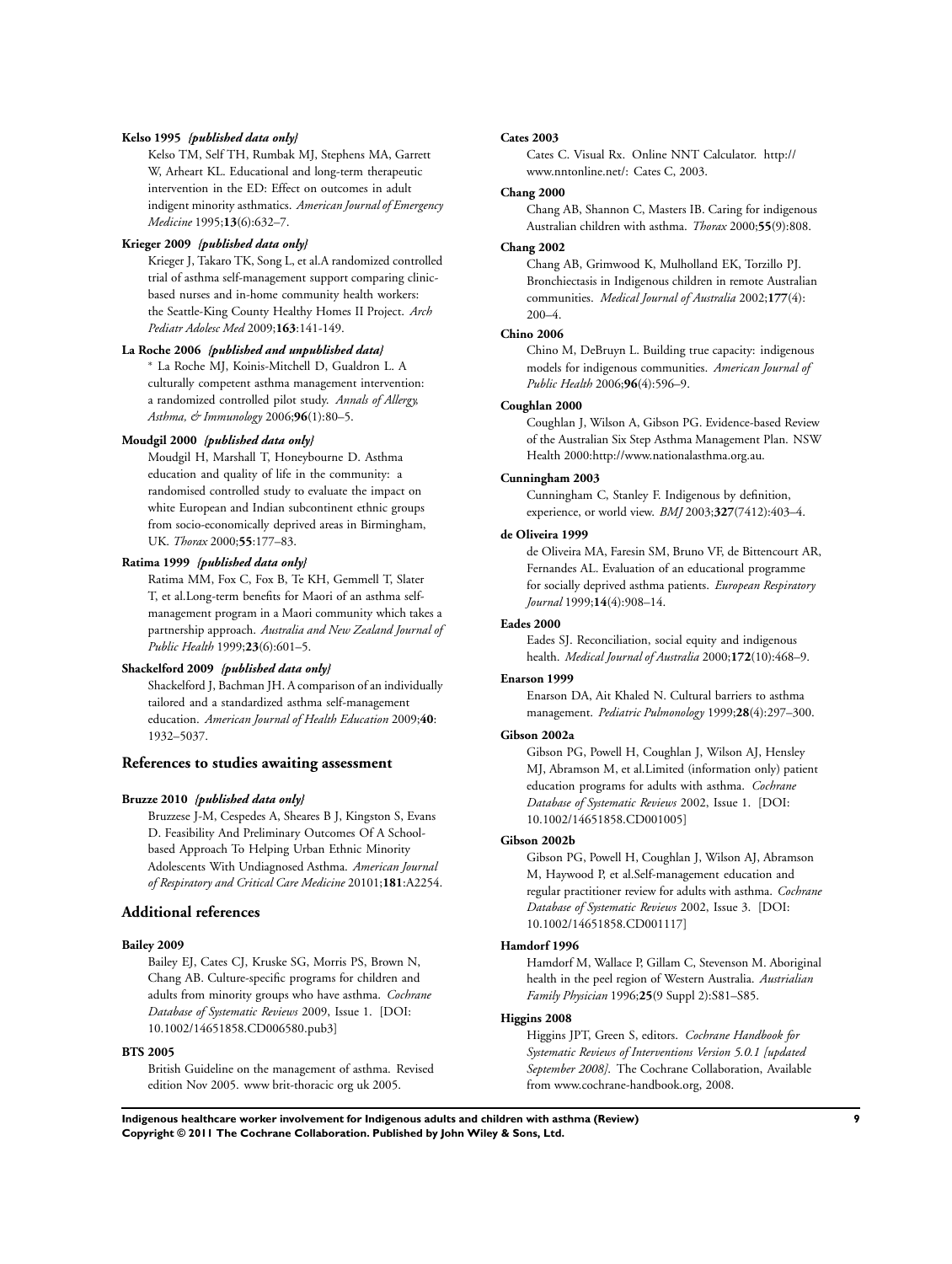#### **Nettelton 2007**

Nettelton C, Napolitano DA, Stephens C. Overview of Current Knowledge of the Social Determinants of Indigenous Health. A Working Paper Commissioned by the Commission on Social Determinants of Health. World Health Organization 2007.

## **NHMRC 2005**

NHMRC 2005. Strengthening cardiac rehabilitation and secondary prevention for Aboriginal and Torres Strait Islander Peoples. A Guide for Health Professionals. National Health and Medical Research Council 2005.

# **Partridge 2000**

Partridge MR. In what way may race, ethnicity or culture influence asthma outcomes?. *Thorax* 2000;**55**:175–6.

# **Powell 2002**

Powell H, Gibson PG. Options for self-management education for adults with asthma. *Cochrane Database of Systematic Reviews* 2002, Issue 3. [DOI: 10.1002/ 14651858.CD004107]

#### **RevMan 5**

Copenhagen, The Nordic Cochrane Centre: The Cochrane Collaboration. Review Manager (RevMan) Version 5.1. Copenhagen, The Nordic Cochrane Centre: The Cochrane Collaboration, 2008.

#### **Sin 2002**

Sin DD, Wells H, Svenson LW, Man SF. Asthma and COPD among aboriginals in Alberta, Canada. *Chest* 2002; **121**(6):1841–6.

# **Swartz 2002**

Swartz L, Dick J. Managing chronic diseases in less developed countries. *BMJ* 2002;**325**(7370):914–5.

#### **Toelle 2004**

Toelle BG, Ram FSF. Written individualised management plans for asthma in children and adults. *Cochrane Database of Systematic Reviews* 2004, Issue 1. [DOI: 10.1002/ 14651858.CD002171.pub2]

#### **WHO 1986**

WHO. *Ottawa Charter for Health Promotion. An International Conference on Health Promotion*. Ottawa, Canada: World Health Orgainsation, Health and Welfare Australia, and the Canadian Public Health Association, 1986.

### **Wolf 2002**

Wolf FM, Guevara JP, Crum CM, Clark NM, Cates CJ. Educational interventions for asthma in children. *Cochrane Database of Systematic Reviews* 2002, Issue 4. [DOI: 10.1002/14651858.CD000326]

∗ *Indicates the major publication for the study*

**Indigenous healthcare worker involvement for Indigenous adults and children with asthma (Review) 10 Copyright © 2011 The Cochrane Collaboration. Published by John Wiley & Sons, Ltd.**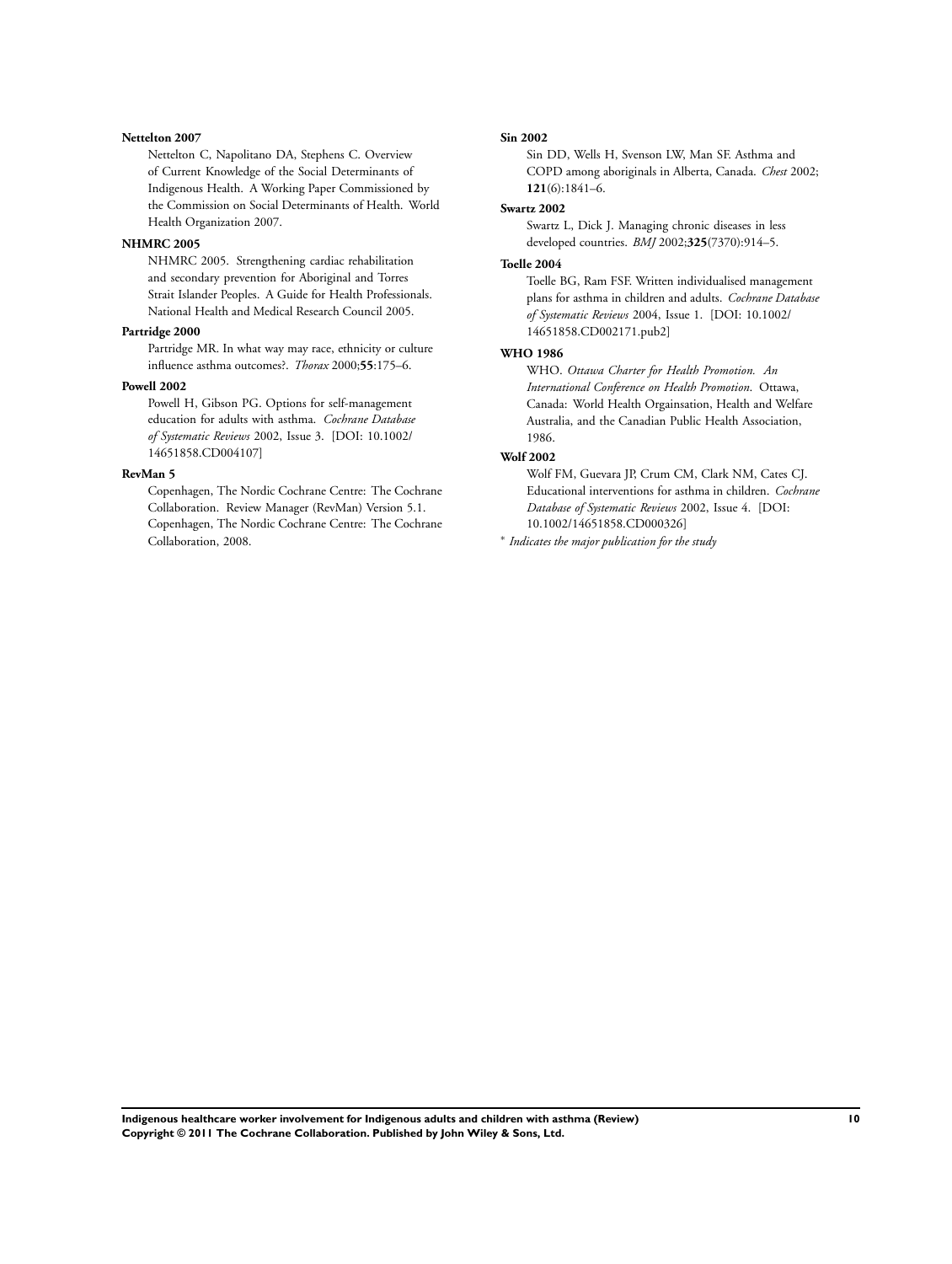# <span id="page-12-0"></span>**CHARACTERISTICS OF STUDIES**

# **Characteristics of included studies** *[ordered by study ID]*

# **Valery 2010**

| Straits and Northern Peninsular Area, Queensland, Australia). Eligible children were<br>randomly allocated to one of the two treatment regimes: (1) additional asthma education<br>intervention with children and their parents; (2) no additional education (children re-<br>ceived the usual information about asthma at the consultation). Culturally appropriate<br>paediatric asthma education materials were used during education sessions with parents<br>and children; trained IHWs carried out the asthma education session<br>Information was collected through face-to-face interviews using standardized data col-<br>lection forms. Outcomes collected at baseline and at 12 months (last visit) when all<br>children had another clinical consultation and outcome measures re-collected                                                                                                                                                                                                                                                                                                                                                                                                                                                                                                                                                                                                                                                                                                                                                                           |
|-----------------------------------------------------------------------------------------------------------------------------------------------------------------------------------------------------------------------------------------------------------------------------------------------------------------------------------------------------------------------------------------------------------------------------------------------------------------------------------------------------------------------------------------------------------------------------------------------------------------------------------------------------------------------------------------------------------------------------------------------------------------------------------------------------------------------------------------------------------------------------------------------------------------------------------------------------------------------------------------------------------------------------------------------------------------------------------------------------------------------------------------------------------------------------------------------------------------------------------------------------------------------------------------------------------------------------------------------------------------------------------------------------------------------------------------------------------------------------------------------------------------------------------------------------------------------------------|
| 113 of 117 (97%) eligible children (1-17 years) were enrolled. 88 (81%, 35 in 'IHW<br>additional education' arm, 53 controls) with complete follow up were included in analysis<br>Intervention arm: mean age 7.5, SD 4.4; 26 boys, 9 girls<br>Control arm: mean age 6.6, SD 3.8; 35 boys, 18 girls.<br>Baseline group similar in parental education, smoke exposure, baseline knowledge of<br>asthma, QOL, FEV1. However the intervention group had a non-significant higher<br>degree of asthma severity                                                                                                                                                                                                                                                                                                                                                                                                                                                                                                                                                                                                                                                                                                                                                                                                                                                                                                                                                                                                                                                                        |
| During the baseline visit all children received education about their asthma and the res-<br>piratory specialists, as well as the health workers, were involved in the consultation. They<br>were shown how to use the Asthma Action Plan, and were given the asthma education<br>booklets specifically prepared for the Torres Strait Islander children. Children selected<br>to receive the intervention (additional asthma education) also received a personalised,<br>child-friendly booklet (age specific booklets for 3-6 year olds, 7-10 year olds and over 10<br>year-olds) that were used during the consultation. The booklet contained personalised<br>child data such as spirometry, Asthma Action Plan, and growth chart. In addition, chil-<br>dren in the intervention group had three visits from the health worker for their asthma<br>(about 1 month, 3 months and 6 months after the clinical consultation). During these<br>visits, health workers used the same resources to reinforce asthma education and wrote<br>the details down in the personalised child booklet. In each visit, the IHW also collected<br>information on secondary outcome measures (i.e. quality of life questions) using a stan-<br>dardised data collection form. Adherence to protocol by the IHW was monitored by<br>checking these forms<br>The control group (no additional education) did not receive a personalised child-friendly<br>booklet and were not visited by the health worker<br>All children (i.e. both arms) received routine education in the clinic structure |
| Primary outcome was the number of unscheduled hospital/doctor visits due to asthma<br>exacerbation. Secondary outcomes included: functional severity score, assessment of ba-<br>sic knowledge of medications and the delivery technique (if on regular medication), mea-<br>surement of quality of life, Asthma Action Plan (readily available, can parent interpret?)<br>and number of school days missed due to asthma                                                                                                                                                                                                                                                                                                                                                                                                                                                                                                                                                                                                                                                                                                                                                                                                                                                                                                                                                                                                                                                                                                                                                         |
|                                                                                                                                                                                                                                                                                                                                                                                                                                                                                                                                                                                                                                                                                                                                                                                                                                                                                                                                                                                                                                                                                                                                                                                                                                                                                                                                                                                                                                                                                                                                                                                   |

**Indigenous healthcare worker involvement for Indigenous adults and children with asthma (Review) 11 Copyright © 2011 The Cochrane Collaboration. Published by John Wiley & Sons, Ltd.**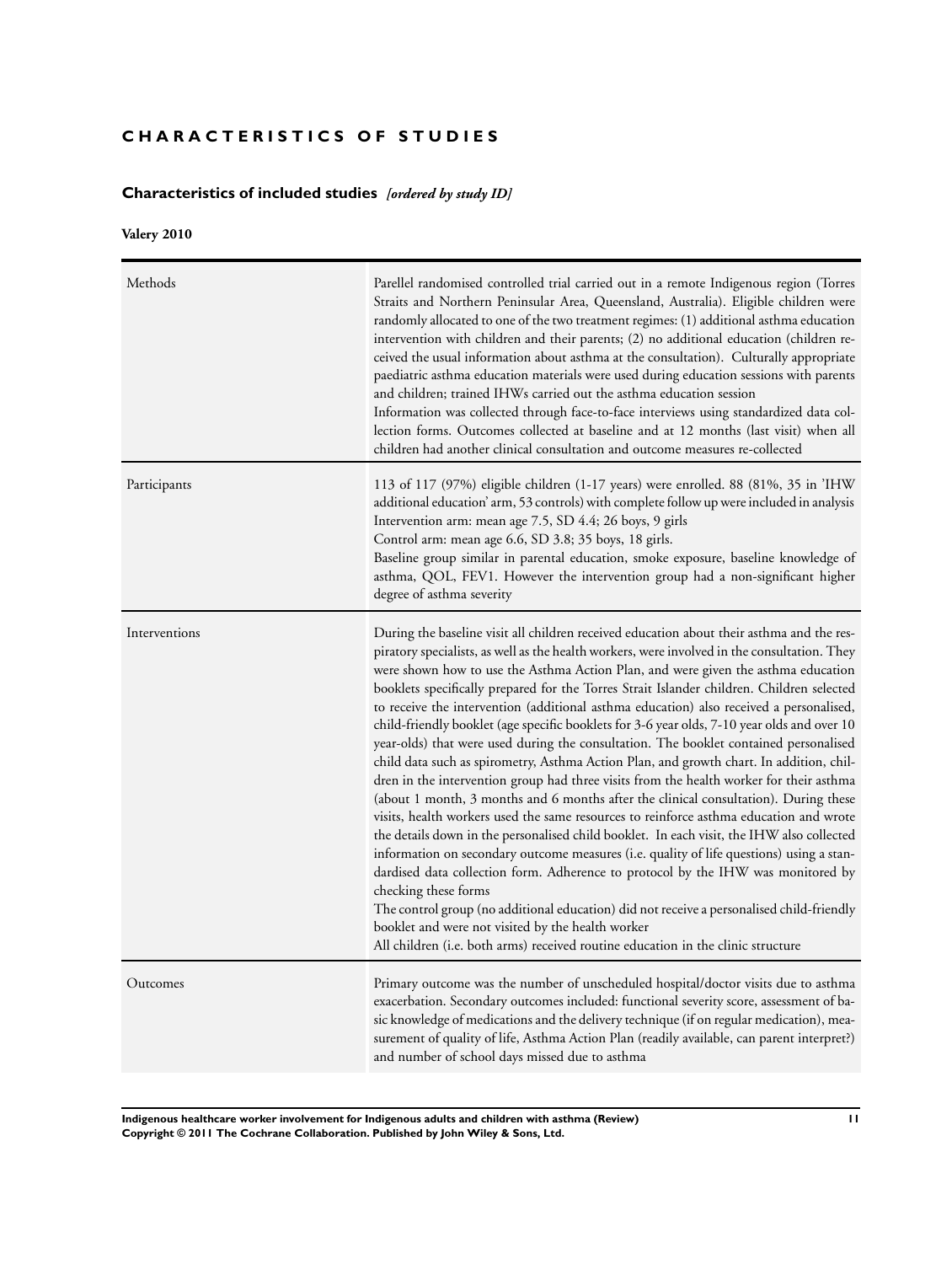Notes 3 authors of this review participated in this study

*Risk of bias*

| <b>Bias</b>                                                                                | Authors' judgement | Support for judgement                                                                |
|--------------------------------------------------------------------------------------------|--------------------|--------------------------------------------------------------------------------------|
| Random sequence generation (selection Low risk<br>bias)                                    |                    | Computer generated sequence but siblings<br>were cohorted                            |
| Allocation concealment (selection bias)                                                    | Low risk           | Obscured by opaque black sticker and se-<br>quentially assigned                      |
| Blinding (performance bias and detection Low risk<br>bias)<br>Exacerbations                |                    | Single blind                                                                         |
| Blinding (performance bias and detection High risk<br>bias)<br>Asthma knowledge and skills |                    | Unblinded                                                                            |
| Blinding (performance bias and detection High risk<br>bias)<br>Quality of life             |                    | Unblinded                                                                            |
| Blinding (performance bias and detection High risk<br>bias)<br>Days missed school          |                    | Decision to not send their child to school<br>is a parental decision hence unblinded |
| Incomplete outcome data (attrition bias)<br>All outcomes                                   | Unclear risk       | All follow-up reported but relatively high<br>attrition                              |
| Selective reporting (reporting bias)                                                       | Low risk           | Protocol available and outcomes deter-<br>mined a-priori on registered trial         |
| Other bias                                                                                 | Unclear risk       | Unequal numbers in groups, authors of re-<br>view are also investigators of study    |

ED: Emergency Department; FEV1: Forced expiratory volume in one second; IHW: Indigenous healthcare worker; MFAGT/MFAT: Multifamily asthma group treatment; QOL: Quality of life; SD: Standard deviation; SPAI: Standard Psycho-educational Asthma Intervention

**Indigenous healthcare worker involvement for Indigenous adults and children with asthma (Review) 12 Copyright © 2011 The Cochrane Collaboration. Published by John Wiley & Sons, Ltd.**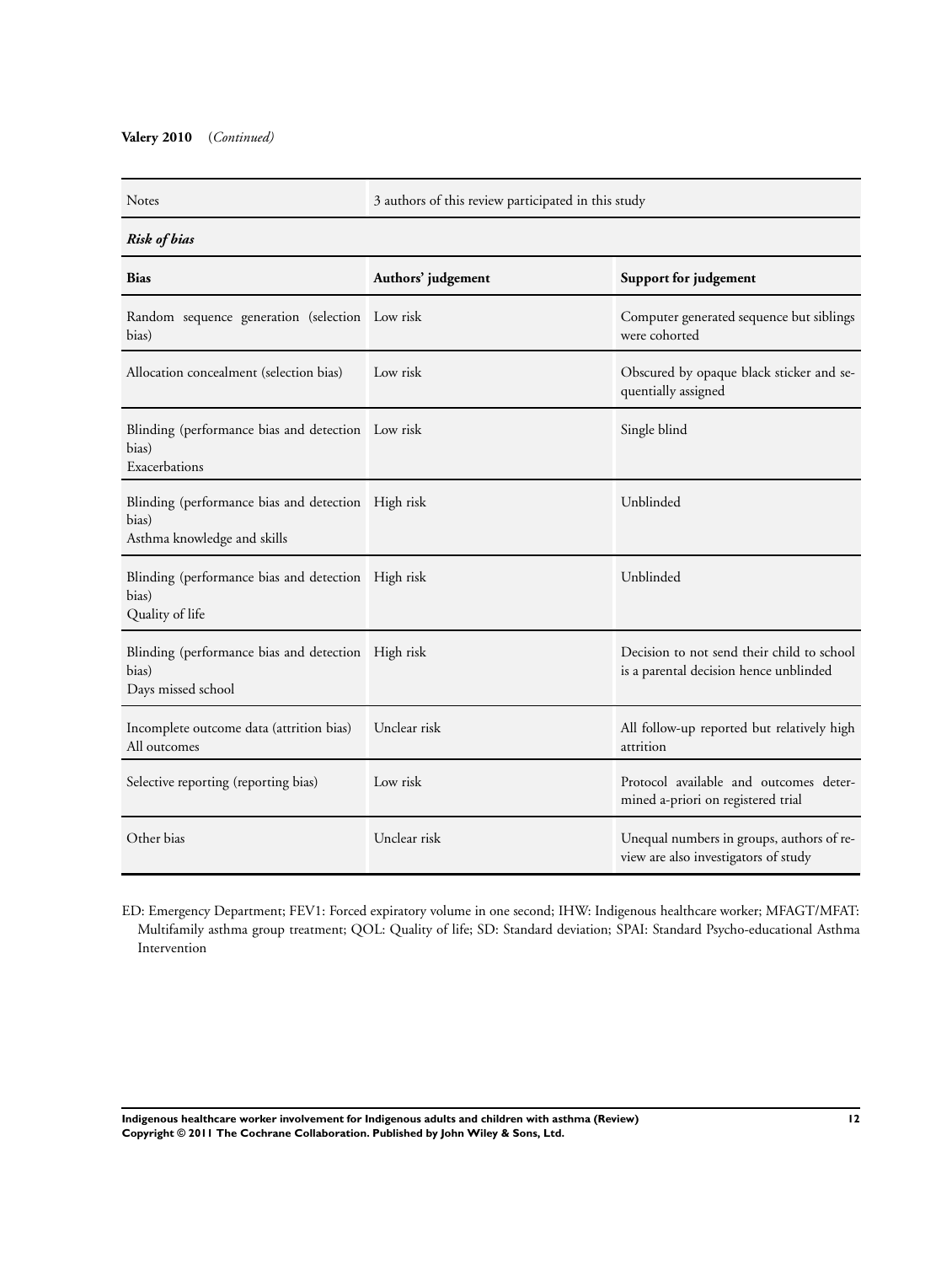# <span id="page-14-0"></span>**Characteristics of excluded studies** *[ordered by study ID]*

| Study             | Reason for exclusion                                                                                                                                                                                                                                                                                                                                                                                                                                                                                                                                        |
|-------------------|-------------------------------------------------------------------------------------------------------------------------------------------------------------------------------------------------------------------------------------------------------------------------------------------------------------------------------------------------------------------------------------------------------------------------------------------------------------------------------------------------------------------------------------------------------------|
| Anderson 2004     | Case control study (non randomised). Study on minority children with persistent asthma. The school program<br>improved asthma control and reduced disease severity in the intervention group compared to controls                                                                                                                                                                                                                                                                                                                                           |
| Beasley 1993      | Non randomised study. Cohort study utilising a programme of Maori-based asthma clinics, and the partnership<br>between the researchers and the Maori community groups                                                                                                                                                                                                                                                                                                                                                                                       |
| <b>Black 2010</b> | Groups were not randomised                                                                                                                                                                                                                                                                                                                                                                                                                                                                                                                                  |
| Blixen 2001       | RCT on culturally appropriate in-patient asthma education program for African-Americans. Intervention was<br>by a trained nurse educator and it is uncertain if the program specifically included an Indigenous person.<br>Corresponding author contacted via email (26th Feb 2007) with no response. Hence the study was excluded                                                                                                                                                                                                                          |
| Bruzzese 2008     | RCT on a school-based intervention for adolescents with asthma and their caregivers. While staff were trained to<br>be culturally sensitive and investigators tried as much as possible to match to ethnic group, indigeneity was not<br>the main factor used (correspondence from principal investigator)                                                                                                                                                                                                                                                  |
| Butz              | RCT on nurse lead program for minority families. No Indigenous health worker involvement in the study<br>(correspondence from principal investigator)                                                                                                                                                                                                                                                                                                                                                                                                       |
| Byrant 2008       | RCT examining the efficacy of a low-cost approach to improve control of asthma symptoms in an urban<br>population through lay educators who promote a generalized approach to asthma trigger avoidance in the<br>bedrooms of children with asthma. Local ethnic-specific asthma educator was used. However the main protocol<br>difference between observation and intervention groups was additional interventions for asthma triggers and<br>allergy control, and not based on involvement of health worker. (correspondence from principal investigator) |
| D'Souza 1994      | Non randomised study. Same study as Beasley 1993. Study reported improved asthma outcomes                                                                                                                                                                                                                                                                                                                                                                                                                                                                   |
| D'Souza 1998      | Non randomised study. Follow-up study on Beasley 1993; 2 yrs after completing the 6 month asthma programme,<br>improved asthma outcomes reported                                                                                                                                                                                                                                                                                                                                                                                                            |
| Evans 1997        | 22 clinics with predominantly (>= 67%) African-American or Latino children were randomised to intervention<br>or control. Intervention was (a) education session for all staff, (b) tutorial session for physicians and (c) monthly<br>visit by nurse educator. It is uncertain (although unlikely) if the program specifically included an Indigenous<br>person. Corresponding author contacted via email (26th Feb 2007) with no response. Hence the study was<br>excluded                                                                                |
| Fifield 2010      | Study using computer design support. Did not involve Indigenous support                                                                                                                                                                                                                                                                                                                                                                                                                                                                                     |
| Fisher 2009       | Subjects were African-American children with asthma and the intervention involved CHW 'asthma coaches' who<br>were African-American women. Study excluded as children were not Indigenous (to USA)                                                                                                                                                                                                                                                                                                                                                          |
| Flores 2009       | RCT on the effects of parent mentors (PMs) on asthma outcomes in minority children. Study excluded as<br>children were not Indigenous (to USA)                                                                                                                                                                                                                                                                                                                                                                                                              |

**Indigenous healthcare worker involvement for Indigenous adults and children with asthma (Review) 13 Copyright © 2011 The Cochrane Collaboration. Published by John Wiley & Sons, Ltd.**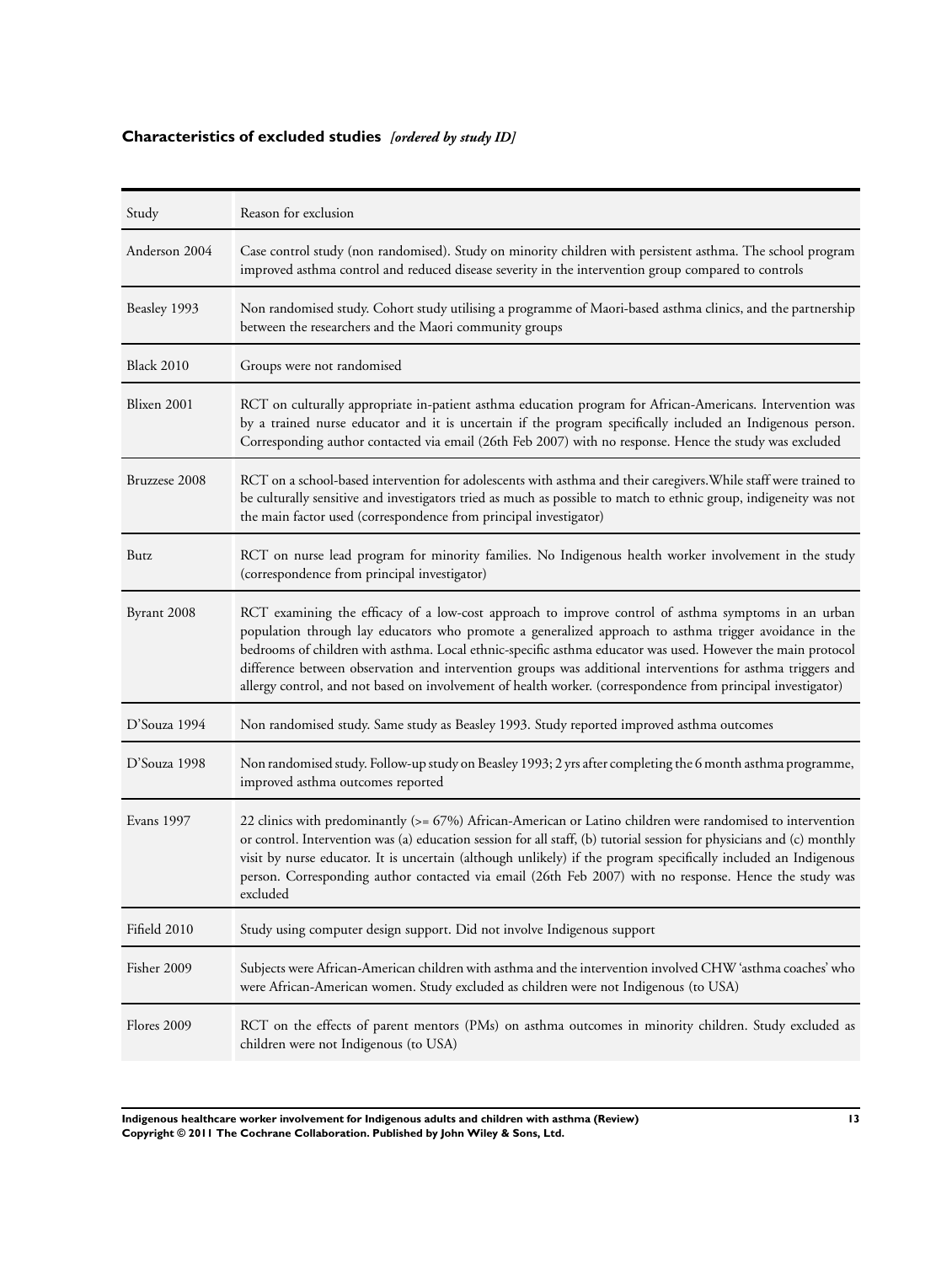<span id="page-15-0"></span>(*Continued)*

| Griffiths 2005   | Study of a lay-led self-management programme for Bangladeshi patients living in England. Not an Indigenous<br>group                                                                                                                                                                                                                                                                                                                                                                                                                                                                                                                                                                                                                                                                                                                   |
|------------------|---------------------------------------------------------------------------------------------------------------------------------------------------------------------------------------------------------------------------------------------------------------------------------------------------------------------------------------------------------------------------------------------------------------------------------------------------------------------------------------------------------------------------------------------------------------------------------------------------------------------------------------------------------------------------------------------------------------------------------------------------------------------------------------------------------------------------------------|
| Kelso 1995       | Non randomised study. Retrospective controls used. Letter written to corresponding author (Kelso) for further<br>information was returned                                                                                                                                                                                                                                                                                                                                                                                                                                                                                                                                                                                                                                                                                             |
| Krieger 2009     | RCT comparing 'in-home community health workers (CHW)' to routine. The CHW shared the same ethnic<br>backgrounds as the families, who were white, African American, Vietnamese, other Asian, Hispanic. Study<br>excluded as children were not Indigenous (to USA)                                                                                                                                                                                                                                                                                                                                                                                                                                                                                                                                                                     |
| La Roche 2006    | Randomised single blind, parallel comparison of 2 types of interventions: Multifamily asthma group treatment<br>(MFAGT = IHW involvement) vs Standard Psycho-educational Asthma Intervention (SPAI = no IHW involve-<br>ment) in children with asthma. These two interventions were also compared to controls (no additional education)<br>that were randomly selected from pool of patients with asthma. Potential participants invited to participate in<br>MFAT or SPAI. Patients completed 2 assessments (see outcome measures); one at enrolment and the 2nd was<br>one year following intervention<br>Randomisation and allocation method not described.<br>Children were not indigenous to country of study. This study was previously included in original review but now<br>excluded given definition of Indigenous criteria |
| Moudgil 2000     | Non indigenous groups. Study based in England evaluating impact of asthma education on white Europeans<br>and Indian sub-continent ethic groups                                                                                                                                                                                                                                                                                                                                                                                                                                                                                                                                                                                                                                                                                       |
| Ratima 1999      | Non randomised study.                                                                                                                                                                                                                                                                                                                                                                                                                                                                                                                                                                                                                                                                                                                                                                                                                 |
| Shackelford 2009 | Study examined 'usual' education vs individualised education in adults with asthma. No specific Indigenous<br>health worker involved. Only one adult per group was Indigenous                                                                                                                                                                                                                                                                                                                                                                                                                                                                                                                                                                                                                                                         |

RCT: randomised controlled trial

# **Characteristics of studies awaiting assessment** *[ordered by study ID]*

# **Bruzze 2010**

| Methods       | await further details |
|---------------|-----------------------|
| Participants  |                       |
| Interventions |                       |
| Outcomes      |                       |
| Notes         |                       |

**Indigenous healthcare worker involvement for Indigenous adults and children with asthma (Review) 14 Copyright © 2011 The Cochrane Collaboration. Published by John Wiley & Sons, Ltd.**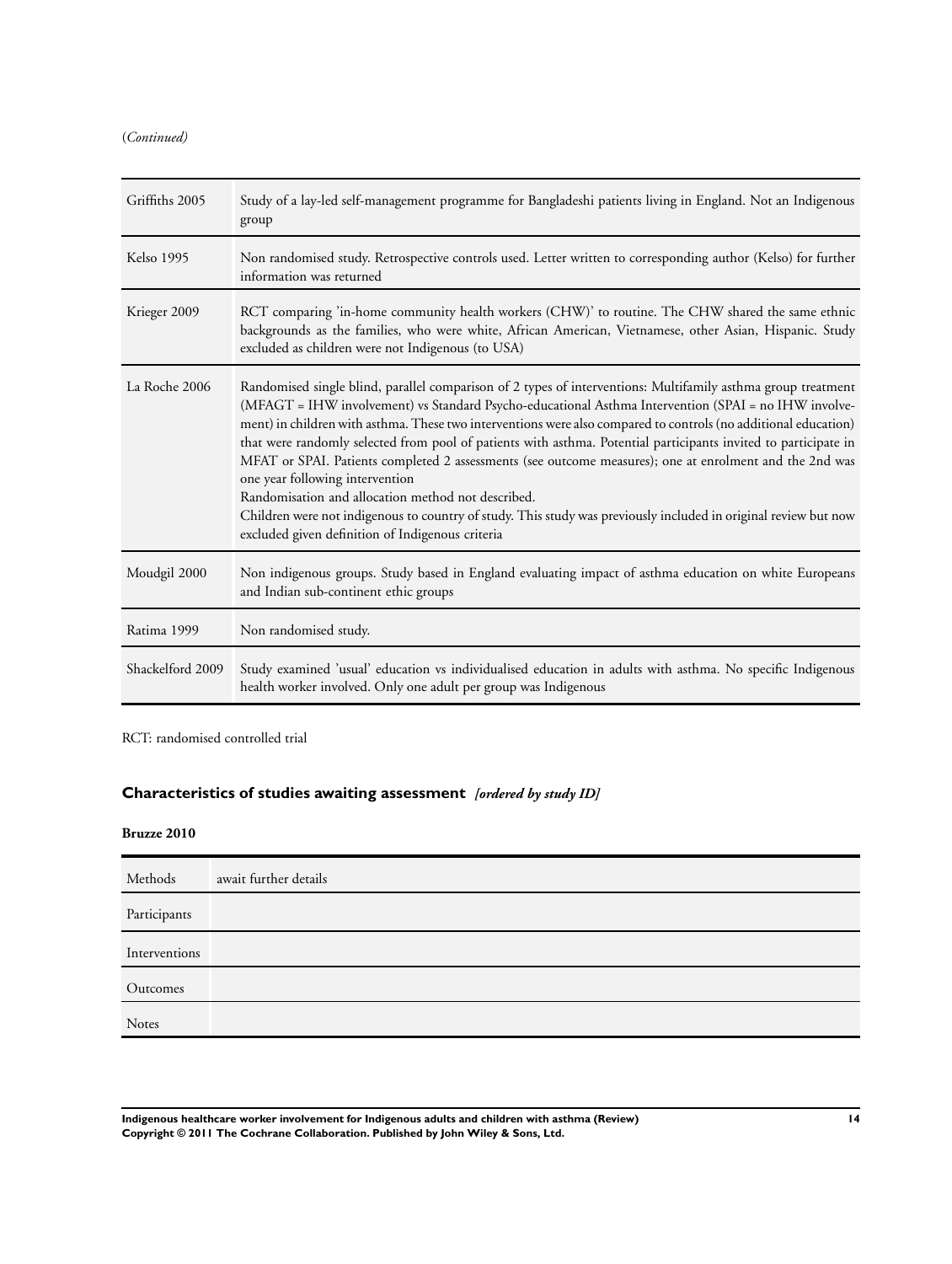# **D A T A A N D A N A L Y S E S**

# **Comparison 1. Exacerbations**

| Outcome or subgroup title                                                      | No. of<br>studies | No. of<br>participants | Statistical method                  | <b>Effect size</b>  |
|--------------------------------------------------------------------------------|-------------------|------------------------|-------------------------------------|---------------------|
| 1 Mean number of acute medical<br>visits during the year after<br>intervention |                   |                        | Mean Difference (IV, Fixed, 95% CI) | Totals not selected |
| 2 Number of children hospitalised<br>for asthma during study period            |                   |                        | Odds Ratio (M-H, Fixed, 95% CI)     | Totals not selected |

# **Comparison 2. Asthma Questionnaires**

| Outcome or subgroup title                          | No. of<br>studies | No. of<br>participants | Statistical method                   | <b>Effect size</b>  |
|----------------------------------------------------|-------------------|------------------------|--------------------------------------|---------------------|
| 1 Mean asthma knowledge score<br>post intervention |                   |                        | Mean Difference (IV, Random, 95% CI) | Totals not selected |
| 1.1 Parents' score                                 |                   |                        | Mean Difference (IV, Random, 95% CI) | $0.0$ [0.0, 0.0]    |
| 2 Mean asthma skill score post<br>intervention     |                   |                        | Mean Difference (IV, Fixed, 95% CI)  | Totals not selected |
| 2.1 Parents' score                                 |                   |                        | Mean Difference (IV, Fixed, 95% CI)  | $0.0$ [0.0, 0.0]    |
| 3 Quality of Life (QoL)                            |                   |                        | Mean Difference (IV, Fixed, 95% CI)  | Totals not selected |
| 3.1 Parents' QoL                                   |                   |                        | Mean Difference (IV, Fixed, 95% CI)  | $0.0$ [0.0, 0.0]    |

# **W H A T ' S N E W**

Last assessed as up-to-date: 19 January 2011.

| Date            | Event                         | <b>Description</b>                                                                                                                                                                                                                                                                                                                                                                          |
|-----------------|-------------------------------|---------------------------------------------------------------------------------------------------------------------------------------------------------------------------------------------------------------------------------------------------------------------------------------------------------------------------------------------------------------------------------------------|
| 20 January 2011 | New search has been performed | Literature search re-run and no new studies were identified. One study was<br>removed from the analysis (La Roche 2006) as we decided it is more relevant<br>to be included in our review on culture-specific interventions for children and<br>adults from minority groups with asthma (Bailey 2009).<br>Risk of bias tables updated. Other minor amendments made throughout doc-<br>ument |

**Indigenous healthcare worker involvement for Indigenous adults and children with asthma (Review) 15 Copyright © 2011 The Cochrane Collaboration. Published by John Wiley & Sons, Ltd.**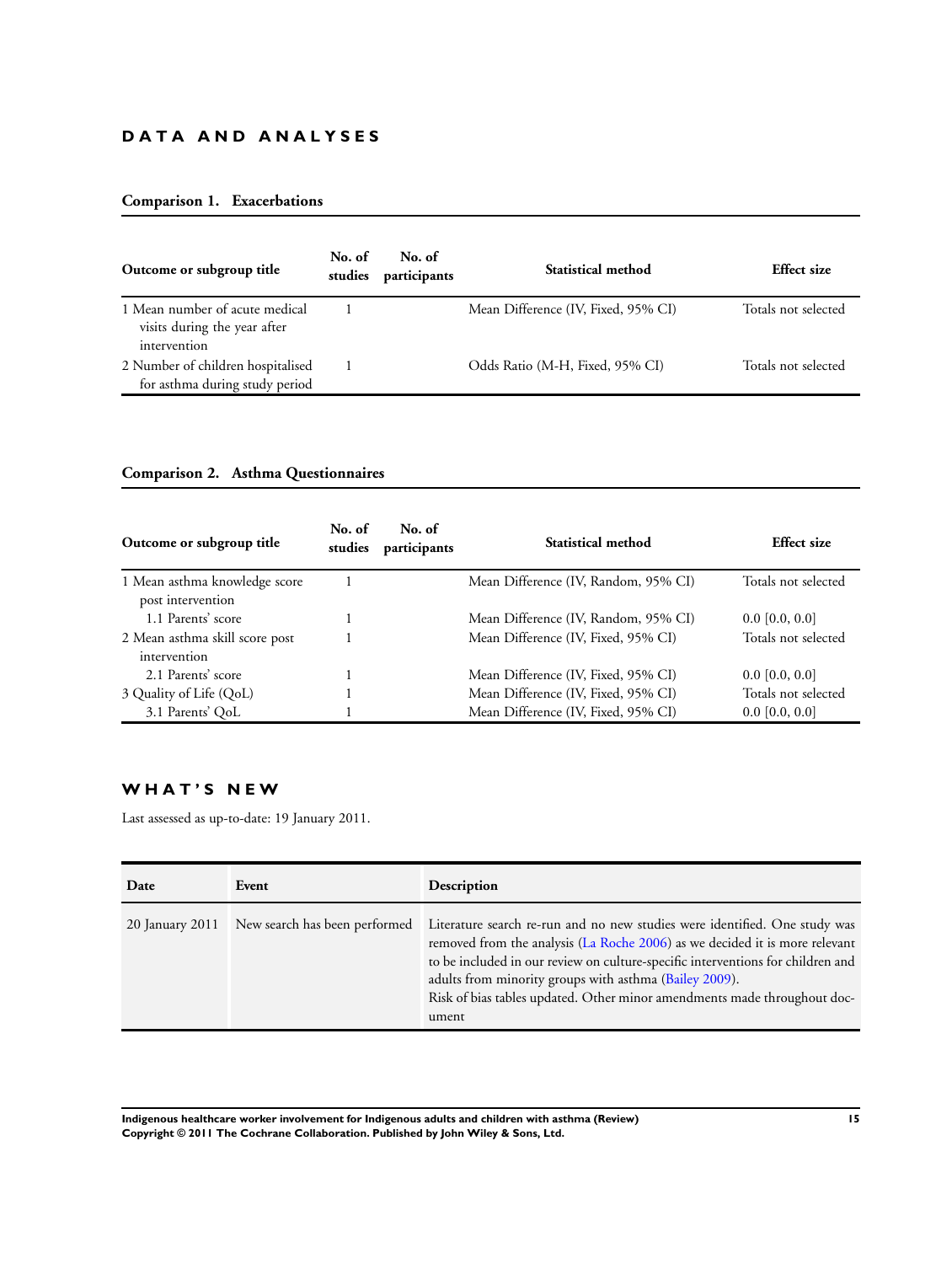# **H I S T O R Y**

Protocol first published: Issue 1, 2007

Review first published: Issue 4, 2007

| Date            | Event                                                                                       | Description                              |  |
|-----------------|---------------------------------------------------------------------------------------------|------------------------------------------|--|
| 9 January 2010  | New citation required and conclusions have changed New study added and conclusions changed. |                                          |  |
| 6 January 2010  | New search has been performed                                                               | Literature search re-run                 |  |
| 24 March 2009   | Amended                                                                                     | Change of contact details                |  |
| 6 December 2008 | New search has been performed                                                               | Literature search re-run: no new studies |  |
| 28 July 2008    | Amended                                                                                     | Converted to new review format.          |  |
| 14 August 2007  | New citation required and conclusions have changed                                          | Substantive amendment                    |  |

# **C O N T R I B U T I O N S O F A U T H O R S**

Protocol: AC wrote the protocol, AB reviewed the protocol.

Review: AC and AB selected relevant papers from searches. AC extracted the data and performed data analysis. All contributed to writing or reading the review.

# **D E C L A R A T I O N S O F I N T E R E S T**

AC, IBM and YL were involved in one of the trials included in this review ([Valery 2010\)](#page-9-0).

# **S O U R C E S O F S U P P O R T**

# **Internal sources**

• Royal Children's Hospital Foundation, Brisbane, Australia.